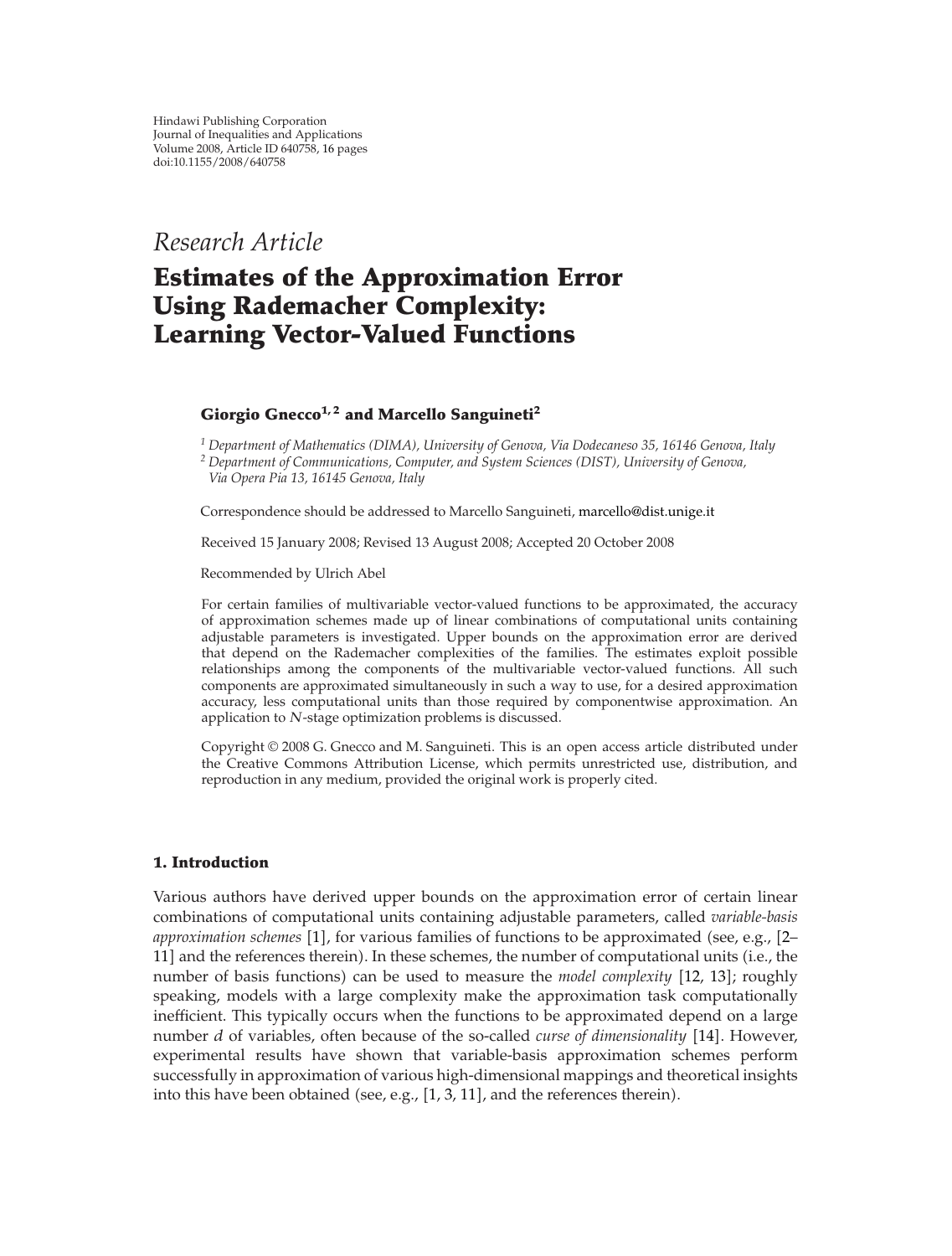Upper bounds on the approximation error, giving a partial explanation of this efficiency, have been derived using tools from statistical learning theory (SLT) [15]. This approach was first applied by Barron [2] and Girosi [4]. The latter exploited a well-known theorem by Vapnik and Chervonenkis [15], which gives, for a family of real-valued functions, a probabilistic uniform bound on the difference between the expected and empirical risks associated with a learning problem. Such a bound is expressed in terms of a combinatorial parameter, the *VC dimension* of the approximating family. For functions having an integral representation as the convolution  $\kappa * \lambda$  of an  $\mathcal{L}_1(\mathbb{R}^d)$  function  $\lambda$  with a bounded function  $\kappa$ :  $\mathbb{R}^{\tilde{d}} \to \mathbb{R}$ , Girosi [4] estimated in terms of VC-dimension the sup-norm error in approximation by linear combinations of  $\kappa(\cdot - \mathbf{t}_1), \ldots, \kappa(\cdot - \mathbf{t}_n)$ , with the parameters  $\mathbf{t}_1, \ldots, \mathbf{t}_n$  varying in  $\mathbb{R}^d$ ; this is a variable-basis approximation scheme  $[1].$ 

In [8], Girosi's estimate [4] was extended to the approximation of functions for which the representation  $\kappa * \lambda$  holds with  $\lambda \in \mathcal{L}_p(\mathbb{R}^d)$ ,  $1 < p < \infty$ , with the error measured in a weighted essential supremum norm. In [9], Kon and Raphael used Girosi's approach [4] to derive error bounds for approximation in certain Hilbert spaces frequently used in learning theory, called *reproducing kernel Hilbert spaces* (RKSHs; see [16, 17], [18, Section III.3], and [19]). In [10], we exploited recent developments of SLT [20] to improve the approximation bounds from [4, 8, 9]. The estimates in [10] were derived in terms of the *Rademacher complexity* [20] of the families of functions to be approximated. Among recent works dealing with learning from the point of view of approximation theory, we cite [18] (on the mathematical foundations of learning), [21] (which uses Rademacher averages, too), [22] (which considers noise in the sampling data), [23], and the references therein. An excellent monograph devoted to this topic is  $[24]$ .

The above-mentioned estimates were derived for scalar functions. They can be applied separately to every component of a vector mapping but, in doing so, one does not exploit mutual dependencies, similarities, and relationships that may hold among the components themselves. This may happen in various contexts, for example, when one has to approximate the optimal policy functions in *N*-stage optimization problems [25]. Despite its relevance in a number of applications, in the learning theory community the problem of approximating vector-valued functions has been studied much less than the scalar case. Its importance in learning seems to have been first pointed out in [26, 27]. A framework to study this problem in RKHSs was set down in [28] and further developed in other works; see [29] and the references therein.

In this paper, first we improve an estimate, obtained in [10], of the approximation error for scalar functions. Then, we derive upper bounds on the error of approximating *simultaneously all components* of multivariable vector-valued functions, using a variable-basis approximation scheme in which *all the scalar components share the same adjustable parameters inside the basis functions*. In this way, one may obtain the same approximation accuracy using fewer parameters to be optimized than those required by componentwise (hence scalar) approximation, in which, in general, the adjustable parameters inside the basis functions are different for the different components. We derive our estimates in terms of the Rademacher complexities of the families of functions  $f : X \subset \mathbb{R}^d \to \mathbb{R}^k$ , whose components have an integral representation expressed in terms of  $\mathcal{L}_1(X)$  functions and a bounded kernel. These components are approximated by linear combinations of functions obtained from the kernel in an adaptive way; this is a variable-basis approximation scheme  $[1]$ . We highlight advantages of simultaneous vector function approximation over componentwise approximation and we consider the application to approximate *dynamic programming* for *N*stage optimization problems.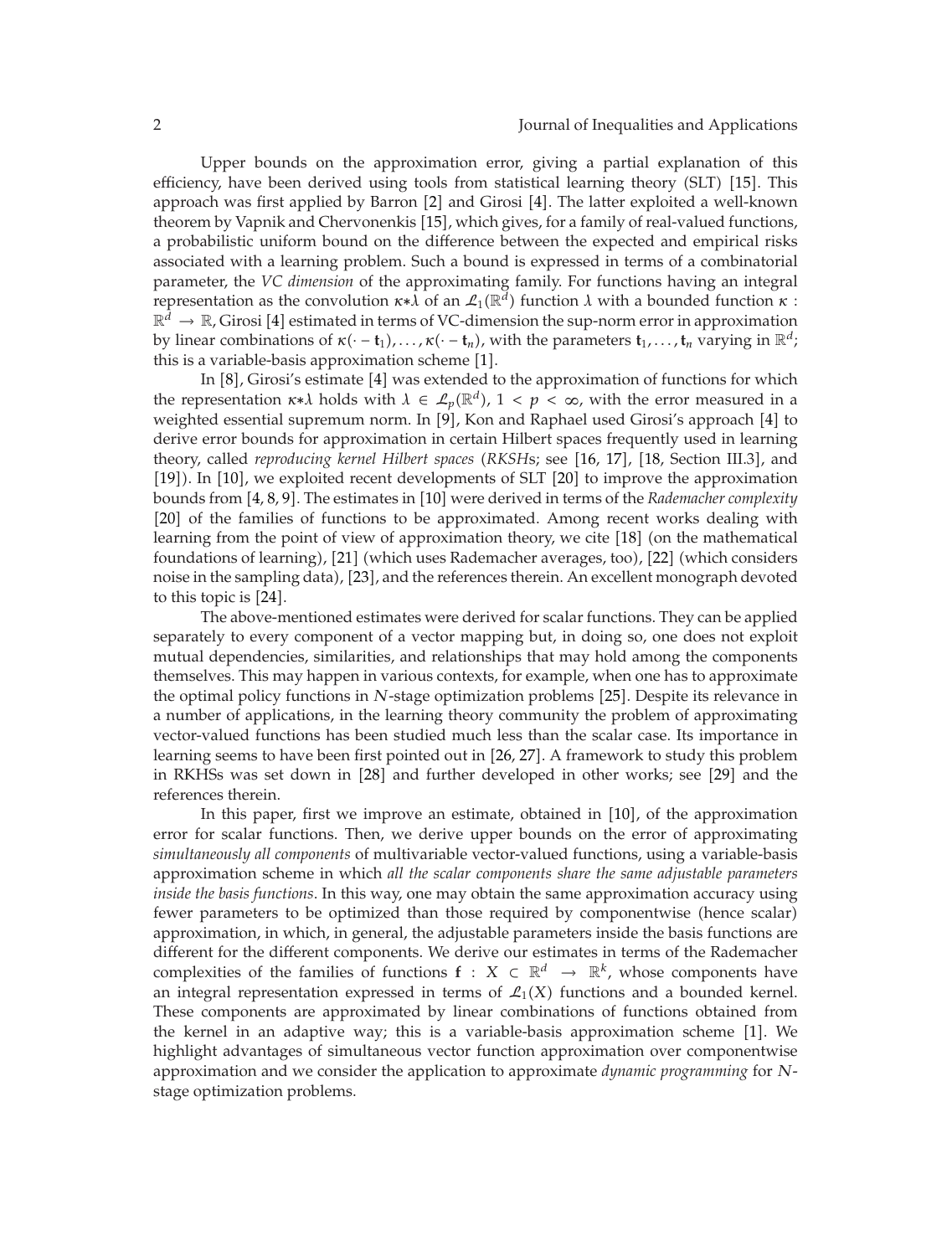The paper is organized as follows. Section 2 describes notations and gives definitions. Section 3 refines some estimates for scalar functions, obtained in  $[4]$  and improved in [10]. Section 4 contains our upper bounds on the approximation error, for certain families of vector-valued functions. Section 5 compares the bounds derived for scalar and vector functions. Section 6 discusses the application of the results to approximate dynamic programming.

# **2. Notations and definitions**

By  $\mathbb R$  and  $\mathbb R_+$  we denote the sets of real and positive real numbers, respectively, and by  $\mathbb N$  and  $\mathbb{N}_+$  the sets of natural numbers and positive integers, respectively.

For a real normed linear space  $(H, \|\cdot\|)$ ,  $f \in H$ , and  $r > 0$ , we denote by  $B_r(f, \|\cdot\|)$  the closed ball of radius *r* in the norm  $\|\cdot\|$  centered at  $f \in \mathcal{H}$ , that is,

$$
B_r(f, \|\cdot\|) = \{ h \in \mathcal{A} \mid \|h - f\| \le r \}. \tag{2.1}
$$

We write  $B_r(||\cdot||)$  instead of  $B_r(0, ||\cdot||)$ . When the norm is clear from the context, we write merely  $\mathcal{A}, B_r(f)$ , and  $B_r$  instead of  $(\mathcal{A}, \|\cdot\|)$ ,  $B_r(f, \|\cdot\|)$ , and  $B_r(\|\cdot\|)$ , respectively.

For  $1 \leq p < \infty$ , a positive integer *d*, and a Lebesgue-measurable set  $X \subseteq \mathbb{R}^d$ , we denote by  $\mathcal{L}_p(X)$  the space of (equivalence classes of) real-valued functions on *X* that have integrable *p*th power with respect to the Lebesgue measure, endowed with the standard norm  $\| \cdot \|_{p,X}$ . By  $\mathcal{L}_{\infty}(X)$  we denote the space of (equivalence classes of) real-valued functions on *X* that are essentially bounded with respect to the Lebesgue measure, endowed with the essential supremum norm  $\|\cdot\|_{\infty,X}$ , and by  $\mathcal{C}(X)$  the space of continuous functions on X with the supremum norm. Whenever there is no ambiguity, we omit *X* from the notations.

The *d-dimensional Fourier transform* is defined [30, pages 180, 187] as the operator on  $\mathcal{L}_1(\mathbb{R}^d) \cap \mathcal{L}_2(\mathbb{R}^d)$ , continuously extended to an operator from  $\mathcal{L}_2(\mathbb{R}^d)$  to  $\mathcal{L}_2(\mathbb{R}^d)$ , such that for every function  $f \in \mathcal{L}_1(\mathbb{R}^d) \cap \mathcal{L}_2(\mathbb{R}^d)$  one has

$$
f(\mathbf{t}) \longmapsto \hat{f}(\mathbf{s}) = \frac{1}{(2\pi)^{d/2}} \int_{\mathbb{R}^d} e^{i\langle \mathbf{t}, \mathbf{s} \rangle} f(\mathbf{t}) d\mathbf{t}, \tag{2.2}
$$

where  $\langle \cdot, \cdot \rangle$  denotes the Euclidean inner product in  $\mathbb{R}^d$ . For  $f \in \mathcal{L}_2(\mathbb{R}^d)$ , one has  $||f||_2 = ||\hat{f}||_2$ [30, page 187].

For a positive integer *d*, a set  $X \subseteq \mathbb{R}^d$ , and a family *F* of functions on *X*, we denote by  $F_x$ :  $X \to \mathbb{R}$  a function in *F*, where **x** is a parameter used to identify elements in *F* (we use the notation  $F_x$  since we will consider families  $F$  of functions on  $X$  having the integral representation  $f(\mathbf{x}) = \int_X K_{\mathbf{x}}(\mathbf{t}) \lambda(\mathbf{t}) d\mathbf{t}$ , where  $K : X \times X \to \mathbb{R}$ . So,  $F_{\mathbf{x}}(\mathbf{t})$  is defined via  $K_{\mathbf{x}}(\mathbf{t})$  and the parameter **x** used to identify the elements of *E* is a point  $\mathbf{x} \in X$ ) the parameter **x** used to identify the elements of *F* is a point  $x \in X$ .

By *PX* we denote a probability distribution on *X*; we write merely *P* when the set *X* is clear from the context. For every positive integer *n*, a  $P_X$ -*i.i.d. sequence* is a sequence  $\{t_i\}$  of *n* points obtained by sampling *X* independently *n* times according to  $P_X$  (similarly, we define a  $p_X$ -i.i.d. sequence when  $p_X$  is a probability density).

A *Rademacher random variable* is a random variable taking only the values −1 and 1 with equal probability [20]. Let  $P_X$  be a probability distribution on  $X \subseteq \mathbb{R}^d$ ,  $\{t_i\}$  a  $P_X$ -i.i.d.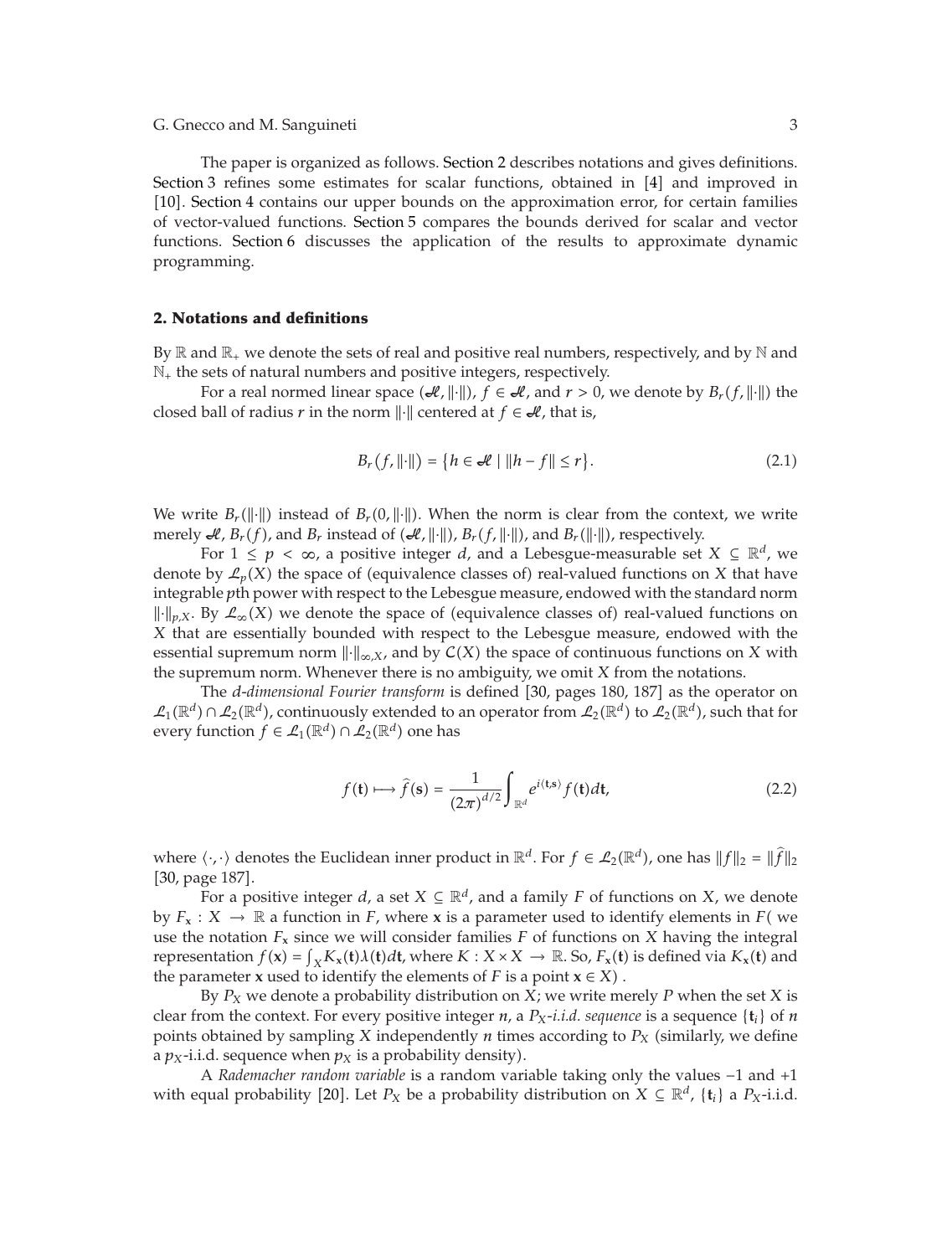sequence, and {*εi*} a sequence of *n* independent Rademacher random variables. Given a family  $F = \{F_x\}$  of functions  $f : X \to \mathbb{R}$ , the *Rademacher complexity* of *F* is defined as [20]

$$
\mathcal{R}_n(F) \triangleq \mathbb{E}_{\mathbf{t}_1,\dots,\mathbf{t}_n} \mathbb{E}_{\varepsilon_1,\dots,\varepsilon_n} \left\{ \frac{1}{\sqrt{n}} \sup_{F_x \in F} \left| \sum_{i=1}^n \varepsilon_i F_x(\mathbf{t}_i) \right| \right\}.
$$
 (2.3)

Upper bounds on the Rademacher complexities of various families of functions are available; see, for example, [10, 20, 31].

The *VC dimension* of a family  $F = \{F_x\}$  of real-valued functions on a set *X* is the maximum number *h* of points  $\{t_i\}$  in *X* that can be separated into two distinct classes in all  $2^h$  possible ways, by using functions of the form  $F_x(t) - \alpha$ , where the parameters **x** and  $\alpha$ vary in  $X$  and  $\mathbb R$ , respectively [15].

## **3. A bound for the approximation of scalar functions**

For  $r > 0$ , the *Bessel potential of order*  $r$  is defined as the function  $\beta_r : \mathbb{R}^d \to \mathbb{R}$  with the Fourier transform

$$
\widehat{\beta}_r(\mathbf{s}) = (2\pi)^{-d/2} (1 + ||\mathbf{s}||^2)^{-r/2}.
$$
\n(3.1)

We consider the family of functions defined as

$$
\mathcal{F}_r^1 \triangleq \{f: \mathbb{R}^d \longrightarrow \mathbb{R} \mid f = \beta_r * \lambda, \ \lambda \in \mathcal{L}_1(\mathbb{R}^d) \},\tag{3.2}
$$

where for two functions  $g,h:\mathbb{R}^d\to\mathbb{R}$ ,  $(g*h)(x)\triangleq\int_{\mathbb{R}^d}g(y)h(x-y)dy$  is their *convolution*. The space  $\mathcal{F}_r^1$  is called *Bessel potential space of order* 1; it is a normed space with the norm  $\lVert \cdot \rVert_{\mathcal{F}_r^1}$ defined for every  $f \in \mathfrak{F}_r^1$  as  $||f||_{\mathfrak{F}_r^1} \triangleq ||\lambda||_1$ .

The following result from [10] improves the approximation bound from [4, Proposition 3.1]. We let

$$
K_{r,x}^{\text{Bessel}}(\mathbf{t}) \triangleq \beta_r(\mathbf{x} - \mathbf{t}). \tag{3.3}
$$

**Theorem 3.1** (see [10]). *There exists an absolute positive constant C such that the following holds.*<br>Let x *d* be positive integers  $x > d$  and let b, be the VC dimension of (K<sup>Bessel</sup>). For every  $f \in \mathcal{F}^1$  and *Let r, d be positive integers, r > d, and let h<sub>r</sub> be the VC dimension of* {*K*<sub>*r*</sub><sup>Ressel</sup>}. For every  $f \in \mathcal{F}_r^1$  *and r r reservative integer x there with*  $t$  *r r f*  $\mathbb{R}^d$  *and s every positive integer n, there exist*  $\mathbf{t}_1, \ldots, \mathbf{t}_n \in \mathbb{R}^d$  *and*  $c_1, \ldots, c_n \in \{-1, 1\}$  *such that* 

$$
\sup_{\mathbf{x}\in\mathbb{R}^d} \left| f(\mathbf{x}) - \frac{\|\lambda\|_1}{n} \sum_{i=1}^n c_i \beta_r (\mathbf{x} - \mathbf{t}_i) \right| \le C \|\lambda\|_1 \sqrt{\frac{h_r}{n}}.\tag{3.4}
$$

In [4, 10], no upper bound on  $h_r$  was given (up to our knowledge, in the literature even the boundedness of  $h_r$  had not yet been proven till now). In the following we provide such an upper bound.

**Proposition 3.2.** Let  $r$ ,  $d$  be positive integers,  $r > d$ , and let  $h_r$  be the VC dimension of  $\{K_{r,x}^{\text{Bessel}}\}$ .<br>Then  $h < d+2$ *Then*  $h_r \leq d + 2$ *.*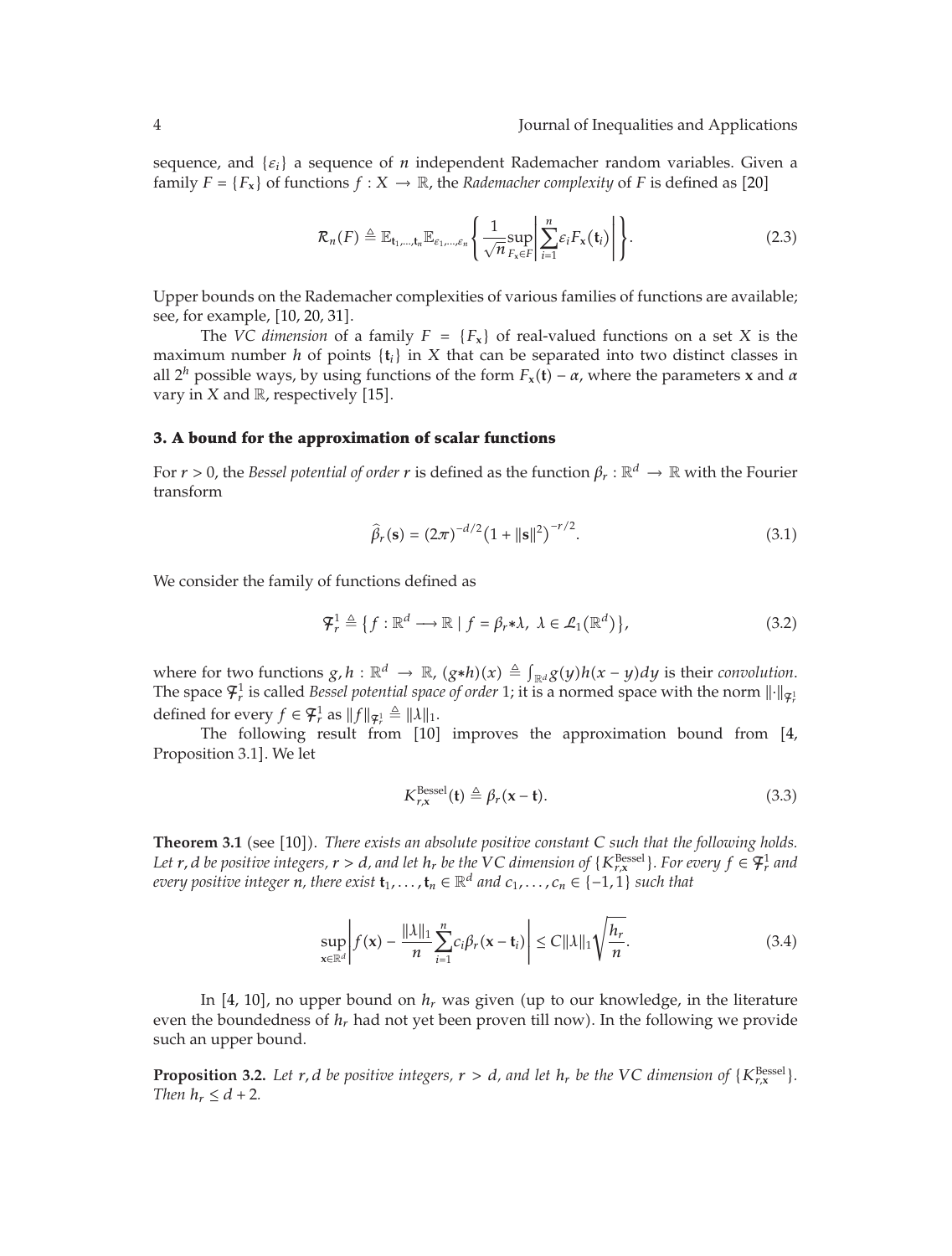*Proof.* Consider the two families of functions  $E \triangleq \{K_{r,x}^{\text{Bessel}}\}$  and  $G \triangleq \{G_x\}$ , where  $G_x(t) \triangleq \frac{c||x-t||^2}{2}$ . Projection of the name of a 110 Gamellone **F** 21 gap and  $G \triangleq \{G_x\}$ . *e*<sup>−||x−t||<sup>2</sup>. By inspection of the proof of [10, Corollary 5.2] we get</sup>

$$
\beta_r(\mathbf{t}) = \frac{2^{-d/2}}{\Gamma(r/2)} \int_0^\infty u^{(r-d)/2 - 1} e^{-\|\mathbf{t}\|^2 / 4u} e^{-u} du. \tag{3.5}
$$

This integral representation shows that  $\beta_r(\mathbf{t})$  is a decreasing function of  $\|\mathbf{t}\|$ . Let us define the two functions  $a,b:[0,+\infty]\to\overline{\mathbb{R}}$  as

$$
a(||\mathbf{t}||) \triangleq \beta_r(\mathbf{t}),
$$
  
\n
$$
b(||\mathbf{t}||) \triangleq e^{-||\mathbf{t}||^2}, \quad b(+\infty) = 0.
$$
\n(3.6)

Since  $b$  is one-to-one, there exists a function  $\phi:[0,1]\to\overline{\mathbb{R}}$  such that  $a=\phi\circ b.$  Indeed, one can take  $\phi = a \circ b^{-1}$ . Then  $\beta_r(\mathbf{x}-\mathbf{t}) = \phi(e^{-||\mathbf{x}-\mathbf{t}||^2})$ , that is,  $E = \phi(G)$ , where  $\phi$  is one-to-one (since it is the composition of two one-to-one functions). Then the *VC* dimensions *VC*( $E$ ) and *VC*( $C$ ) of the composition of two one-to-one functions). Then the *VC* dimensions *VC*(*E*) and *VC*(*G*) of *E* and *G* are the same. Since *G* is a subset of the family of functions  $L = \{K_x^{\text{Gauss}}\}$  considered in the proof of 110. Corollary 5.21, where it was shown that  $VC(L) \leq d+3$ , one has also in the proof of [10, Corollary 5.2], where it was shown that  $VC(L) \leq d+3$ , one has also

$$
VC(E) = VC(G) \le VC(L) \le d + 3. \tag{3.7}
$$

The proof of the bound  $VC(L) \leq d + 3$  in  $[10,$  Corollary 5.2] can be slightly adapted to find a better upper bound directly on  $VC(G)$ . Here we report only the modifications that are required. By the same arguments of the proof of [10, Corollary 5.2] it is easy to show that, for every fixed **x**, each element of the family  $\{-\|\mathbf{x} - \mathbf{t}\|^2 + \alpha\}$ , where  $\alpha$  is a real parameter, can be expressed as a linear combination of the  $d + 2$  functions

$$
1, t_1, \dots, t_d, ||\mathbf{t}||^2. \tag{3.8}
$$

Hence, by  $[32,$  Theorem 1],  $VC(G)$  is at most  $d + 2$ .

 $\Box$ 

Combining [10, Theorem 4.5] with the proof technique of Proposition 3.2, we get the following estimate. Recall that a function *ψ* with bounded variation can be written as the difference of two decreasing functions  $\psi_1$  and  $\psi_2$  [33, Theorem 4, page 331]. In order to state the result we require in addition that  $\psi_1$  and  $\psi_2$  are bounded.

**Proposition 3.3.** Let *d* be a positive integer,  $X \subset \mathbb{R}^d$  a compact domain,  $K : \mathbb{R}^d \times \mathbb{R}^d \to \mathbb{R}$ *continuous,*  $\lambda \in L_1(X)$ *, and let*  $f : X \to \mathbb{R}$  *have the representation*  $f(x) = \int_X K_x(t) \lambda(t) dt$ , where  $K_x(t) = \mu(\|\mathbf{x} - \mathbf{t}\|)$  and  $\mu(x)$  has bounded variation. Sumpose that there exist  $\tau_x, \tau_y > 0$  and *where*  $K_x(t) = \psi(||x - t||)$  *and*  $\psi(z)$  *has bounded variation. Suppose that there exist*  $\tau_1, \tau_2 \ge 0$  *and a* decomposition of  $\psi(z)$  as  $\psi(z) = \psi_1(z) - \psi_2(z)$  such that  $\psi_1(z)$  and  $\psi_2(z)$  are decreasing and  $\sup_{t\in\mathbb{R}}|\psi_1(z)| \leq \tau_1$ ,  $\sup_{t\in\mathbb{R}}|\psi_2(z)| \leq \tau_2$ . Then there exist two absolute positive constants  $C_1$  and  $C_2$ *such that for every positive integer n*, there exist  $\mathbf{t}_1, \ldots, \mathbf{t}_n \in X$  and  $c_1, \ldots, c_n \in \{-1, 1\}$  for which

$$
\sup_{\mathbf{x}\in X} \left| f(\mathbf{x}) - \frac{\|\lambda\|_1}{n} \sum_{i=1}^n c_i K(\mathbf{x}, \mathbf{t}_i) \right| \le \|\lambda\|_1 (C_1 \sqrt{d+2} + C_2 (\tau_1 + \tau_2)) \sqrt{\frac{1}{n}}.
$$
 (3.9)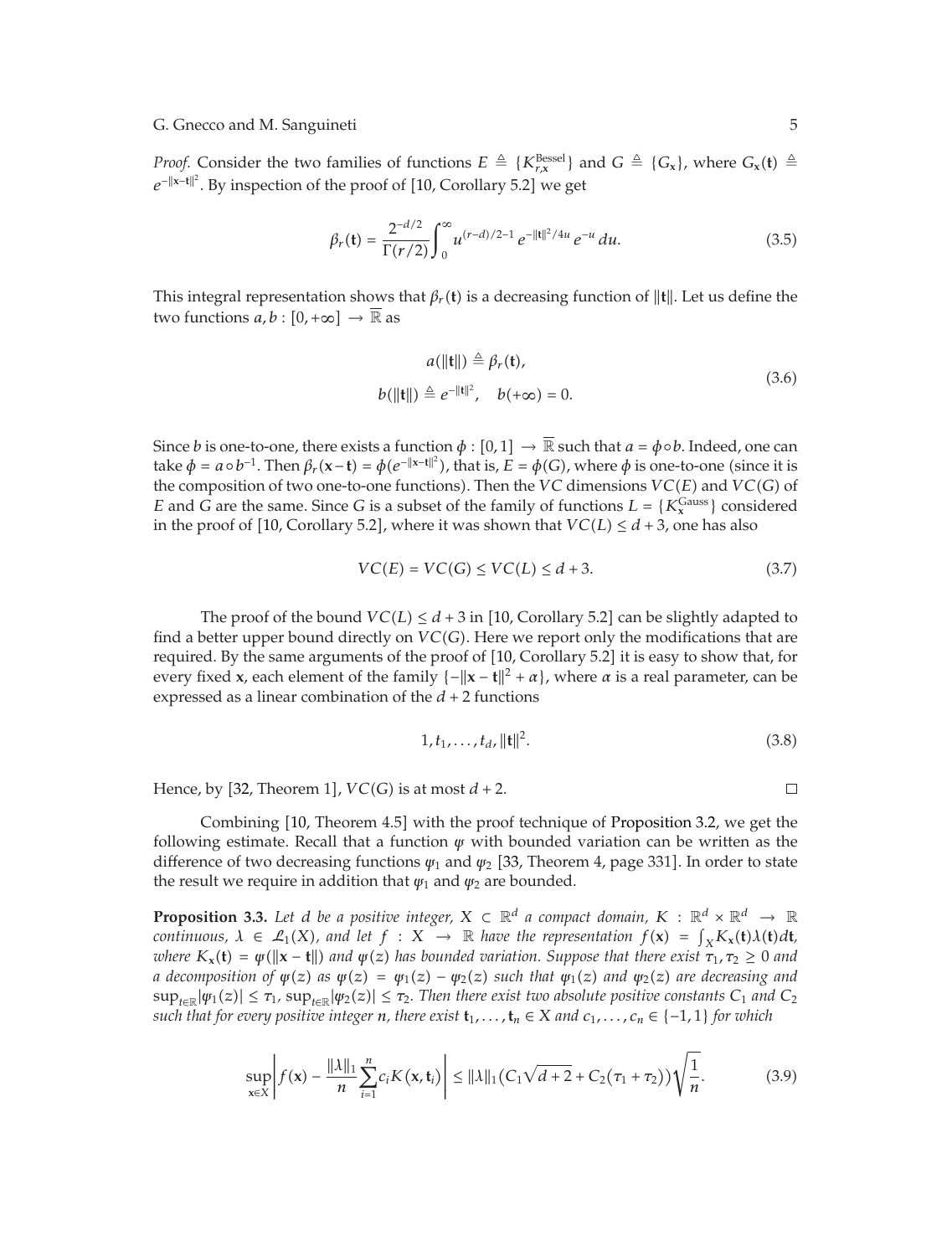*Proof.* Setting  $K_{1,x}(\mathbf{t}) \triangleq \psi_1(\|\mathbf{x} - \mathbf{t}\|)$  and  $K_{2,x}(\mathbf{t}) \triangleq \psi_2(\|\mathbf{x} - \mathbf{t}\|)$ , we get

$$
f(\mathbf{x}) = \int_{X} K_{\mathbf{x}}(\mathbf{t}) \lambda(\mathbf{t}) d\mathbf{t} = \int_{X} K_{1,\mathbf{x}}(\mathbf{t}) \lambda(\mathbf{t}) d\mathbf{t} - \int_{X} K_{2,\mathbf{x}}(\mathbf{t}) \lambda(\mathbf{t}) d\mathbf{t}.
$$
 (3.10)

Since the functions  $\psi_1$  and  $\psi_2$  are decreasing, exploiting similar arguments as in the proof of Proposition 3.2 we conclude that the upper bound  $d + 2$  holds for the *VC* dimensions of the families of functions  $\{K_{1,x}\}\$  and  $\{K_{2,x}\}\$ , too. Then the statement follows by  $\left[10$ , Theorem 4.3 and Lemma 4.4] and the subadditivity property of the Rademacher complexity [34, Theorem 12, point 7].  $\Box$ 

# **4. Bounds for the approximation of vector-valued functions**

In [10], the following approximation error bound was obtained in terms of the Rademacher complexity for some quite general families of functions. It improves, at least asymptotically, the bound derived in  $[4]$  for the same families of functions.

**Theorem 4.1** (see [10]). Let  $X \subseteq \mathbb{R}^d$  be a compact domain,  $K : X \times X \to \mathbb{R}$  continuous, and  $\tau > 0$ <br>such that, for all x and **t**, one has  $|K(x, t)| \leq \tau$ . Let  $\lambda \in \ell_1(X)$ , let f he a real-valued function on X *such that, for all* **x** *and* **t***, one has*  $|K(\mathbf{x}, \mathbf{t})| \leq \tau$ . Let  $\lambda \in \mathcal{L}_1(X)$ *, let*  $f$  *be a real-valued function on*  $X$ *having the representation*  $f(\mathbf{x}) = \int_X K(\mathbf{x}, \mathbf{t}) \lambda(\mathbf{t}) d\mathbf{t}$ *, and*  $\mathcal{R}_n$  *the Rademacher complexity of the family*<br>*I*  $K(\mathbf{x}, \lambda)$ *. There exists an absolute nositive constant* C such that for every nositive i {*K***x***,* ·}*. There exists an absolute positive constant <sup>C</sup> such that for every positive integer <sup>n</sup> there exist* **t**<sub>1</sub>*,...,***t**<sub>*n*</sub> ∈ *X and c*<sub>1</sub>*,...,c<sub>n</sub>* ∈ {-1*,* +1} *for which* 

$$
\sup_{\mathbf{x}\in X}\left|f(\mathbf{x})-\frac{\|\lambda\|_{1,X}}{n}\sum_{i=1}^nc_iK(\mathbf{x},\mathbf{t}_i)\right|\leq C\|\lambda\|_{1,X}(\mathcal{R}_n+\tau)\sqrt{\frac{1}{n}}.\tag{4.1}
$$

Note that the approximation scheme in (4.1) requires *n* binary parameters and *nd* real parameters.

*Remark 4.2.* Inspection of the proof of Theorem 4.1 shows that if  $\lambda(t)$  is a nonnegative function, then  $c_i = +1$ ,  $i = 1, ..., n$ . Thus, if  $K(\mathbf{x}, \mathbf{t})$  is convex (or concave), both  $f(\mathbf{x})$  and its sparse approximation  $(\|\lambda\|_1/n)\sum_{i=1}^n c_i K(\mathbf{x}, \mathbf{t}_i)$  are convex (concave, resp.), too. Preservation of convexity (or concavity) is an interesting property of approximators, sometimes exploited in convexity (or concavity) is an interesting property of approximators, sometimes exploited in applications [35].

We first derive for vector-valued functions an immediate corollary of Theorem 4.1. Then, we turn our attention to the simultaneous approximation of all the components of a vector-valued function, which allows one to exploit similarities that may hold among them.

**Corollary 4.3.** Let  $X \subset \mathbb{R}^d$  be a compact domain,  $K : X \times X \to \mathbb{R}$  continuous,  $\tau > 0$  such that, *for all* **x** *and* **t***, one has*  $|K(\mathbf{x}, \mathbf{t})| \leq \tau$ *, and*  $\mathcal{R}_n$  *the Rademacher complexity of the family*  $\{K(\mathbf{x}, \cdot)\}$ *. Let* **f** :  $X \to \mathbb{R}^k$  *be such that each of its components has the representation*  $f_m(\mathbf{x}) = \int_X K(\mathbf{x}, \mathbf{t}) \lambda_m(\mathbf{t}) d\mathbf{t}$ , <br>where  $\lambda \in \mathcal{P}_k(X)$ ,  $m-1$ ,  $k$ . Then for every  $\epsilon > 0$  it is possible to approximate in the *where*  $\lambda_m \in \mathcal{L}_1(X)$ ,  $m = 1, \ldots, k$ *. Then for every*  $\epsilon > 0$  *it is possible to approximate in the supremum norm on <sup>X</sup> each component fm of* **<sup>f</sup>** *with an error at most by using approximations of the form*

$$
\widehat{f}_{m}(\mathbf{x}) = \frac{\|\lambda_{m}\|_{1,X}}{n_{m}} \sum_{i=1}^{n_{m}} c_{m,i} K(\mathbf{x}, \mathbf{t}_{m,i}),
$$
\n(4.2)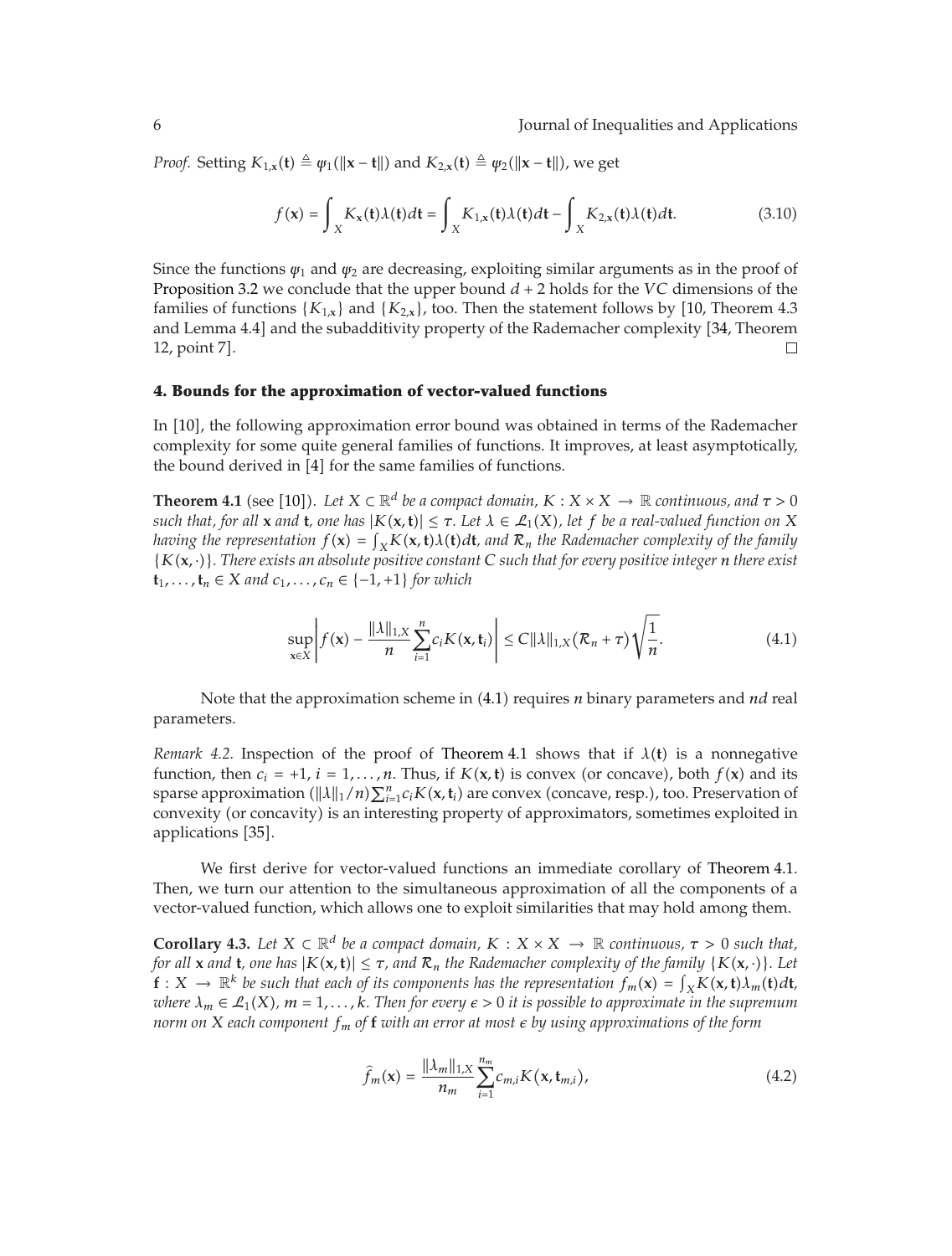*where, for*  $i = 1, \ldots, n_m$  *and*  $m = 1, \ldots, k$ *,*  $\mathbf{t}_{m,i} \in X$  *and*  $c_{m,i} \in \{-1, +1\}$ *, provided that for every*  $m = 1, \ldots, k$  *one has* 

$$
n_m \ge \frac{C^2 (R_{n_m} + \tau)^2 ||\lambda_m||_{1,X}^2}{\epsilon^2},\tag{4.3}
$$

*where C is an absolute positive constant.*

*Proof.* It follows immediately by Theorem 4.1 applied to each of the *<sup>k</sup>* components of **f**, choosing each  $n_m$  such that the correspondent approximation error is upper bounded by  $\epsilon$ .  $\Box$ 

To approximate all the *<sup>k</sup>* components of **f**, the approximation scheme 4.2 requires  $\overline{n} = \sum_{m=1}^{k} n_m$  binary parameters, and  $\overline{n}d$  real parameters.

Let us now consider the case where similarities among the *<sup>k</sup>* components of **f** are present. We would like to exploit them to obtain a desired approximation accuracy with a number of parameters smaller than the one given by (4.2), by letting some parameters be shared among the *k* approximators. Assume that, in the expression  $f_m(\mathbf{x}) = \int_X K(\mathbf{x}, \mathbf{t}) \lambda_m(\mathbf{t}) d\mathbf{t}$ ,  $m = 1$ , k for the components of  $\mathbf{f}$ , each  $\lambda_n \in \mathcal{P}_k(X)$  can be written as  $m = 1, \ldots, k$ , for the components of **f**, each  $\lambda_m \in \mathcal{L}_1(X)$  can be written as

$$
\lambda_m(\mathbf{t}) = \lambda_m(\mathbf{t})\lambda(\mathbf{t}),\tag{4.4}
$$

where  $\lambda_m$  are measurable functions taking only the values -1 and +1 and  $0 \neq \lambda \in \mathcal{L}_1(X)$  is a nonnegative function (there is no loss of generality in assuming that  $\lambda$  is nonnegative). Setting

$$
\widetilde{K}_m(\mathbf{x}, \mathbf{t}) \triangleq K(\mathbf{x}, \mathbf{t}) \widetilde{\lambda}_m(\mathbf{t}), \tag{4.5}
$$

one has

$$
f_m(\mathbf{x}) = \int_X \widetilde{K}_m(\mathbf{x}, \mathbf{t}) \lambda(\mathbf{t}) d\mathbf{t},
$$
\n(4.6)

which can be written as

$$
\frac{f_m(\mathbf{x})}{\|\lambda\|_{1,X}} = \int_X \widetilde{K}_m(\mathbf{x}, \mathbf{t}) \frac{\lambda(\mathbf{t})}{\|\lambda\|_{1,X}} d\mathbf{t}.
$$
\n(4.7)

As noted in [4], for every  $\mathbf{x} \in X$  the representation (4.7) can be regarded as the expected value<br>of the rendom variable son( $I(t)$ )  $\tilde{V}$ , (*x*, **b**) vith respect to the probability depoits  $I(t)$ ( $I(t)$ ) (i) iii of the random variable  $sgn(\lambda(t))\tilde{K}_m(x,t)$  with respect to the probability density  $|\lambda(t)|/||\lambda||_{1,X}$ .

It is easy to see how similarities among the *k* components of *f* can be modeled in this way, for example, by assuming that there exists  $\zeta > 0$  such that  $K(x, t) \approx 0$  if  $||x - t|| > \zeta$ . Indeed, if there exists  $\mathbf{x}' \in X$  such that  $\lambda(\mathbf{t}) \cong 0$  on a neighborhood  $\mathcal{N}'$  of  $\mathbf{x}'$  of radius larger than  $\zeta$ , all components of *f* will assume very small values on another neighborhood  $\mathcal{N}^{\prime\prime} \subset \mathcal{N}^{\prime}$ of **x** .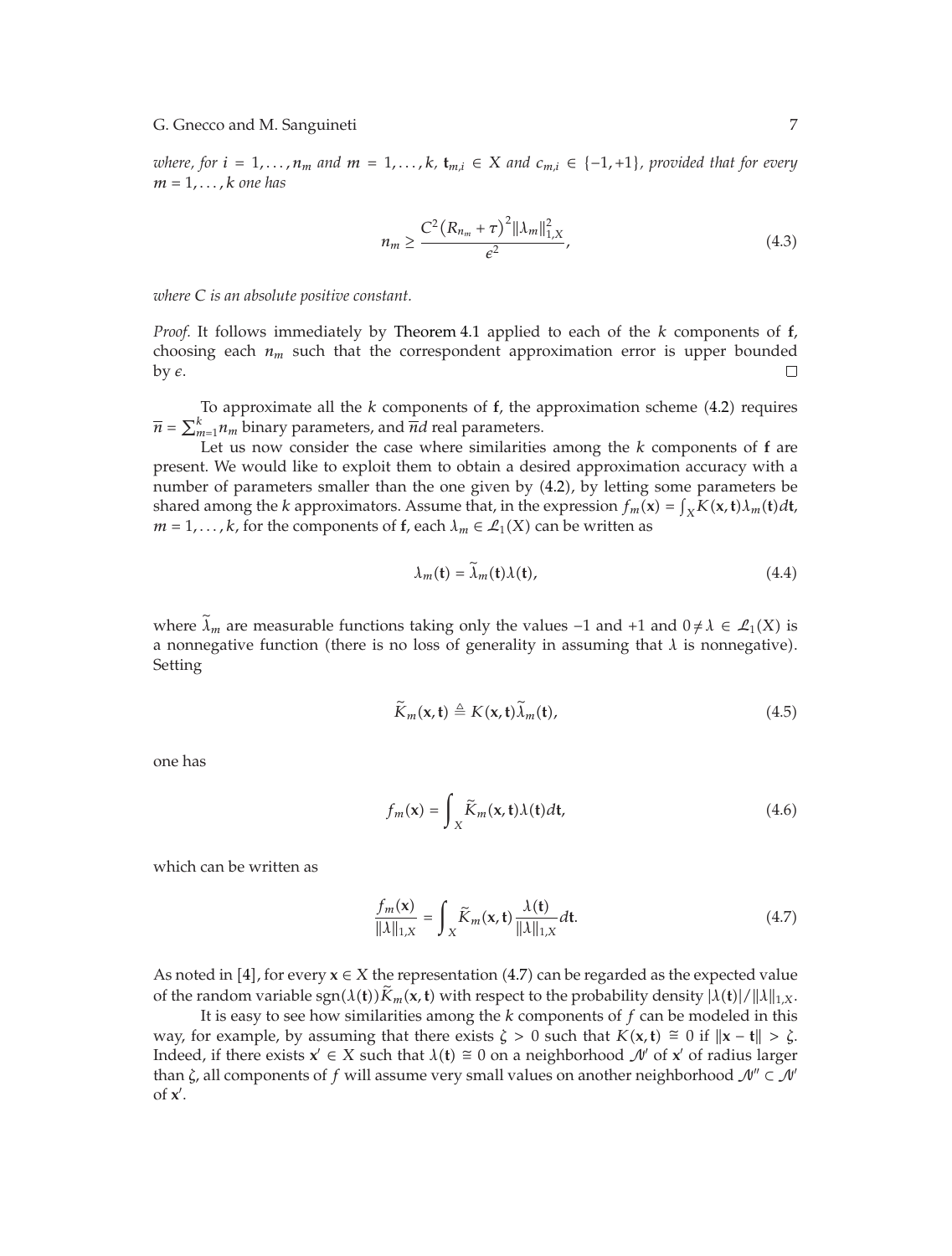Exploiting the particular nature of the functions  $\tilde{\lambda}_m(t)$ , which can take only the values −1 and 1, the following proposition shows that the Rademacher complexities of the families  ${K_m(\mathbf{x}, \cdot)}$  and  ${K(\mathbf{x}, \cdot)}$  are the same.

**Proposition 4.4.** Let  $\mathcal{R}_n$  *and*  $\mathcal{R}_{m,n}$  *be the Rademacher complexities of the families* { $K(\mathbf{x}, \cdot)$ } *and*  ${K_m(\mathbf{x}, \cdot)}$ , respectively. Then for every  $m = 1, \ldots, k$ ,  $\mathcal{R}_{m,n} = \mathcal{R}_n$ .

*Proof.* It follows directly from the definition of the Rademacher complexity, as each  $\tilde{\lambda}_m$  (t) can take only the values  $-1$  and  $+1$  and the Rademacher random variables  $\epsilon_i$  are independent and symmetrically distributed around 0.  $\Box$ 

To derive an extension of Theorem 4.1 to families of vector-valued functions, we will exploit the following estimate from [10]. Recall that for a family  $F = \{F_x\}$  of functions on *X*<br>and a graph hility distribution *D*, an *X*, the numerical violence site a site of traction *F*,  $\epsilon$  *F*, is and a probability distribution  $P_X$  on  $X$ , the *expected risk* associate with a function  $F_X \in F$  is defined as

$$
R(F_x) \triangleq \int_X F_x(t) dP_X(t). \tag{4.8}
$$

So,  $R(F_x) = \mathbb{E}_{P_x} \{F_x(t)\}\$ , where  $\mathbb{E}_{P_x}$  is the expectation operator. The *empirical risk* associate with the function  $F_x(t) \in F$  and the sequence  $\{t_i\}$  of samples is defined as

$$
R_{\text{emp}}(F_{\mathbf{x}}, \{\mathbf{t}_i\}) \triangleq \frac{1}{n} \sum_{i=1}^n F_{\mathbf{x}}(\mathbf{t}_i). \tag{4.9}
$$

**Theorem 4.5** (see [10]). Let  $P_X$  be a probability distribution on  $X \subseteq \mathbb{R}^d$ ,  $\{t_i\}$  a  $P_X$ *-i.i.d. sequence* of *n* points in  $X \subset \mathbb{R}^d$ ,  $\{t_i\}$  and  $F$  a family of  $[-\pi, \pi]$ -valued continuous functions with *of n points in*  $X$ *, τ* > 0*, and F a family of* [-τ, τ]-valued continuous functions with Rademacher *complexity*  $\mathcal{R}_n$ *. Then there exists an absolute constant C such that for all*  $0 < \delta < 1$ *, with probability at least* 1 − *δ, one has*

$$
\sup_{F_x \in F} \left| R(F_x) - R_{\text{emp}}(F_x, \{t_i\}) \right| \le 2\tau C \sqrt{\frac{1}{n} \max \left\{ \left( \frac{\mathcal{R}_n + \tau}{2\tau} \right)^2, \ln \frac{1}{\delta} \right\}}.
$$
 (4.10)

In the next theorem Theorem 4.7, we will improve the estimate from Theorem 4.1 for approximation of vector-valued functions (for  $k = 1$  and in the limit  $\delta \rightarrow 0$  one gets Theorem 4.1. To derive such an extension, we will need the density result stated in the following lemma. For  $X \subset \mathbb{R}^d$  compact,  $K : X \times X \to \mathbb{R}$  continuous, and  $\lambda \in \mathcal{L}_1(X)$ , we let

$$
F_{\lambda} \triangleq \left\{ f : X \longrightarrow \mathbb{R} \mid f(\mathbf{x}) = \int_{X} K(\mathbf{x}, \mathbf{t}) \lambda_{\text{bound}}(\mathbf{t}) \lambda(\mathbf{t}) d\mathbf{t}, \|\lambda_{\text{bound}}\|_{\infty, X} \le 1 \right\},
$$
  
\n
$$
G_{\lambda} \triangleq \left\{ g : X \longrightarrow \mathbb{R} \mid g(\mathbf{x}) = \int_{X} K(\mathbf{x}, \mathbf{t}) \lambda_{\text{bin}}(\mathbf{t}) \lambda(\mathbf{t}) d\mathbf{t}, \ \lambda_{\text{bin}} : X \longrightarrow \{\pm 1\} \text{ measurable} \right\}.
$$
\n(4.11)

**Lemma 4.6.** *Let*  $X \subset \mathbb{R}^d$  *be compact,*  $K : X \times X \to \mathbb{R}$  *continuous, and*  $\lambda \in \mathcal{L}_1(X)$ *. Then*  $G_{\lambda}$  *is dense in Fλ in the supremum norm.*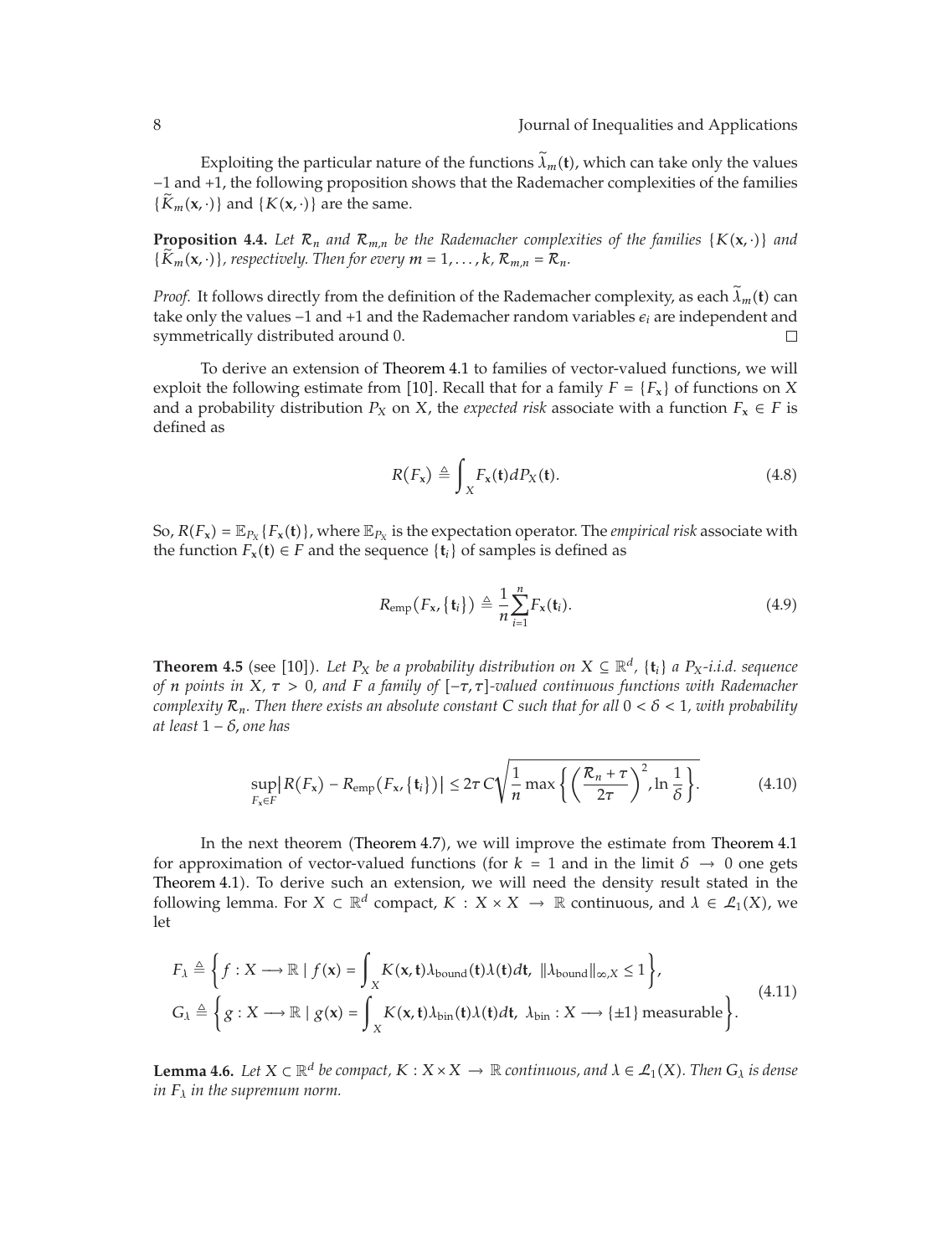*Proof.* Given an element of  $F_\lambda$ , say  $\hat{f}_{\text{bound}}(x) = \int_X K(x, t) \hat{\lambda}_{\text{bound}}(t) \lambda(t) dt$ , and an arbitrary  $\epsilon > 0$ , let us find an element of *G<sub>λ</sub>*, say  $\tilde{g}_{\text{bin}}(x) = \int_X K(x, t) \lambda_{\text{bin}}(t) \lambda(t) dt$ , such that  $\sup_{x \in X} |\tilde{f}_{\text{bound}}(x) - \tilde{g}_{\text{max}}(x)| < \epsilon$  $\widetilde{g}_{\text{bin}}(\mathbf{x}) \leq \epsilon.$ 

As  $K(x, t)$  is uniformly continuous on  $X \times X$ , for every  $\eta > 0$  it is possible to find a partition  $\{P_i : i = 1, ..., N(\eta)\}\$  of *X* such that for every  $i, j \in \{1, ..., N(\eta)\}\$  one has

$$
\left|K_{\max(i,j)} - K_{\min(i,j)}\right| \leq \eta,\tag{4.12}
$$

where  $K_{\max(i,j)} \triangleq \max_{(\mathbf{x}, \mathbf{t}) \in P_i \times P_j} K(\mathbf{x}, \mathbf{t})$  and  $K_{\min(i,j)} \triangleq \min_{(\mathbf{x}, \mathbf{t}) \in P_i \times P_j} K(\mathbf{x}, \mathbf{t})$ . Let  $\mathbf{x} \in P_i$ . As

$$
\int_{P_i} K(\mathbf{x}, \mathbf{t}) \widetilde{\lambda}_{\text{bound}}(\mathbf{t}) \lambda(\mathbf{t}) d\mathbf{t} = \int_{P_j} (K(\mathbf{x}, \mathbf{t}) - K_{\min(i,j)}) \widetilde{\lambda}_{\text{bound}}(\mathbf{t}) \lambda(\mathbf{t}) d\mathbf{t} \n+ K_{\min(i,j)} \int_{P_j} (\widetilde{\lambda}_{\text{bound}}(\mathbf{t}) - \widetilde{\lambda}_{\text{bin}}(\mathbf{t})) \lambda(\mathbf{t}) d\mathbf{t} \n+ \int_{P_j} (K_{\min(i,j)} - K(\mathbf{x}, \mathbf{t})) \widetilde{\lambda}_{\text{bin}}(\mathbf{t}) \lambda(\mathbf{t}) d\mathbf{t} \n+ \int_{P_j} K(\mathbf{x}, \mathbf{t}) \widetilde{\lambda}_{\text{bin}}(\mathbf{t}) \lambda(\mathbf{t}) d\mathbf{t},
$$
\n(4.13)

we get

$$
\sup_{\mathbf{x}\in P_i} \left| \int_{P_j} K(\mathbf{x}, t) \widetilde{\lambda}_{\text{bound}}(t) \lambda(t) dt - \int_{P_j} K(\mathbf{x}, t) \widetilde{\lambda}_{\text{bin}}(t) \lambda(t) dt \right|
$$
\n
$$
\leq \sup_{\mathbf{x}\in P_i} \left| \int_{P_j} (K(\mathbf{x}, t) - K_{\min(i,j)}) \widetilde{\lambda}_{\text{bound}}(t) \lambda(t) dt \right|
$$
\n
$$
+ \sup_{\mathbf{x}\in P_i} \left| K_{\min(i,j)} \int_{P_j} (\widetilde{\lambda}_{\text{bound}}(t) - \widetilde{\lambda}_{\text{bin}}(t)) \lambda(t) dt \right|
$$
\n
$$
+ \sup_{\mathbf{x}\in P_i} \left| \int_{P_j} (K_{\min(i,j)} - K(\mathbf{x}, t)) \widetilde{\lambda}_{\text{bin}}(t) \lambda(t) dt \right|.
$$
\n(4.14)

As to the first and third terms in the right-hand side of (4.14), by Hölder's inequality and  $(4.12)$  we get

$$
\sup_{\mathbf{x}\in P_i} \left| \int_{P_j} (K(\mathbf{x}, \mathbf{t}) - K_{\min(i,j)}) \widetilde{\lambda}_{\text{bound}}(\mathbf{t}) \lambda(\mathbf{t}) d\mathbf{t} \right| \leq \sup_{\mathbf{x}\in P_i} \|K(\mathbf{x}, \cdot) - K_{\min(i,j)}\|_{\infty, P_j} \|\widetilde{\lambda}_{\text{bound}}\lambda\|_{1, P_j} \n\leq \eta \|\lambda\|_{1, P_j},
$$
\n
$$
\sup_{\mathbf{x}\in P_i} \left| \int_{P_j} (K_{\min(i,j)} - K(\mathbf{x}, \mathbf{t})) \widetilde{\lambda}_{\text{bin}}(\mathbf{t}) \lambda(\mathbf{t}) d\mathbf{t} \right| \leq \sup_{\mathbf{x}\in P_i} \|K(\mathbf{x}, \cdot) - K_{\min(i,j)}\|_{\infty, P_j} \|\widetilde{\lambda}_{\text{bin}}\lambda\|_{1, P_j} \tag{4.15}
$$
\n
$$
\leq \eta \|\lambda\|_{1, P_j}.
$$

Now we consider the second term in the right-hand side of  $(4.14)$ . Let  $c \triangleq \int_{P_i} \lambda_{\text{bound}}(\mathbf{t}) \lambda(\mathbf{t}) d\mathbf{t}$ and divide  $P_j$  into two sets  $A_j$  and  $B_j$ , such that  $\int_{A_j}$   $|\lambda(\mathbf{t})|d\mathbf{t} = (\|\lambda\|_{1,P_j} + c)/2$  (such sets exist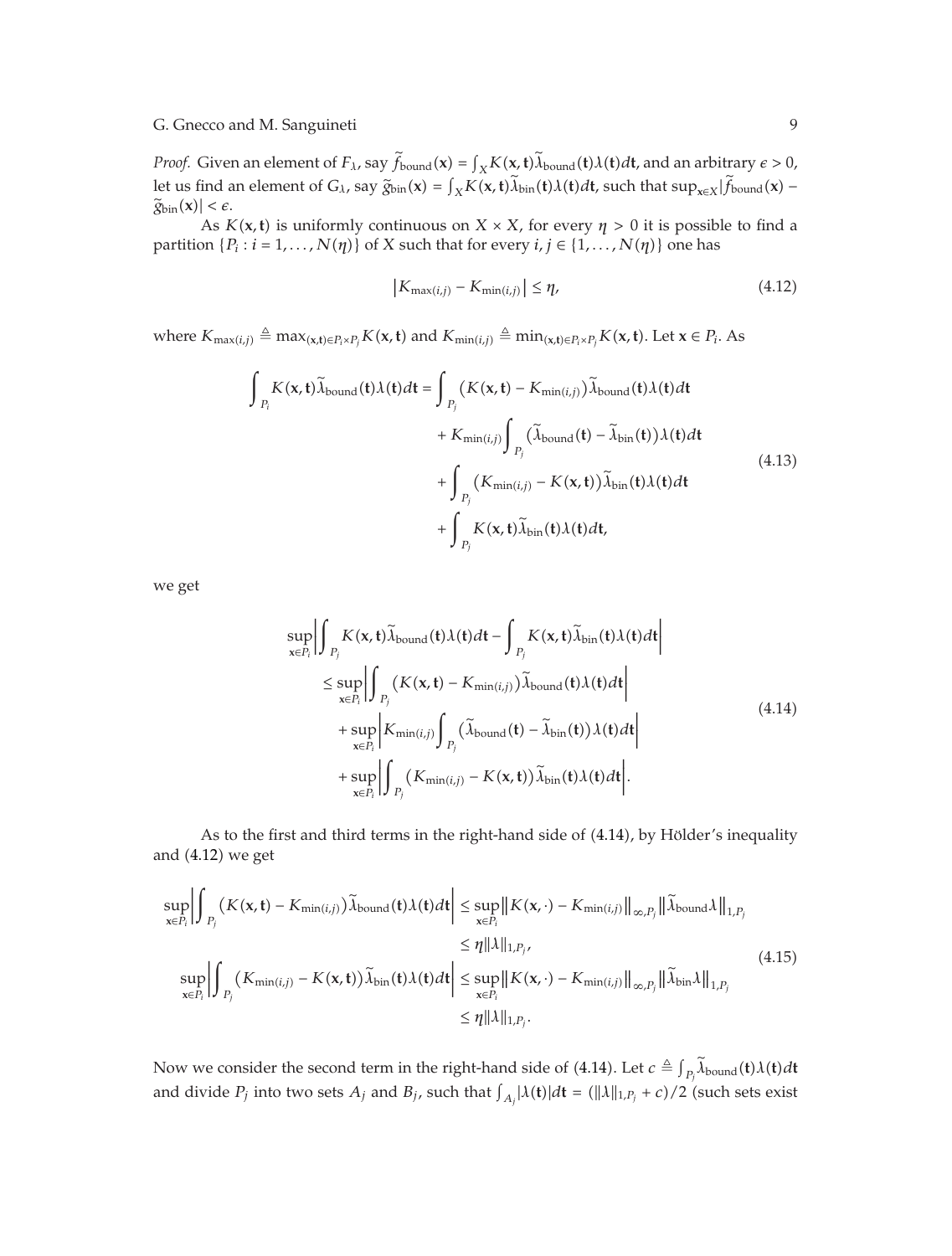by [33, Theorem 6, page 300], as  $\|\lambda_{\text{bound}}\|_{\infty} \le 1$  implies  $c \le \|\lambda\|_{1,P_j}$ ). Choosing  $\lambda_{\text{bin}}$  such that  $\tilde{\lambda}_{\text{bin}}(t) = \text{sgn}(\lambda(t))$ , for all  $t \in A_i$  and  $\tilde{\lambda}_{\text{bin}}(t) = -\text{sgn}(\lambda(t))$ , for all  $t \in B_i$ , simple computations give

$$
\int_{P_j} \left(\widetilde{\lambda}_{\text{bound}}(\mathbf{t}) - \widetilde{\lambda}_{\text{bin}}(\mathbf{t})\right) \lambda(\mathbf{t}) d\mathbf{t} = 0. \tag{4.16}
$$

Summing up, taking  $η = ε/2$  for every  $ε > 0$  we get

$$
\sup_{x \in X} \left| \hat{f}_{bound}(x) - \tilde{g}_{bin}(x) \right|
$$
\n
$$
= \sup_{x \in X} \left| \sum_{P_j} \left( \int_{P_j} K(x, t) \tilde{\lambda}_{bound}(t) \lambda(t) dt - \int_{P_j} K(x, t) \tilde{\lambda}_{bin}(t) \lambda(t) dt \right) \right| \le \varepsilon ||\lambda||_1.
$$
\n(4.17)

The statement follows by letting  $\epsilon \to 0$  and considering correspondingly refined partitions.  $\Box$ 

Now we can prove our main result.

**Theorem 4.7.** *Let*  $X \subset \mathbb{R}^d$  *be a compact domain,*  $K : X \times X \to \mathbb{R}$  *continuous,*  $\tau > 0$  *such that, for all* **x** and **t**, one has  $|K(\mathbf{x}, \mathbf{t})| \leq \tau$ , and  $\mathcal{R}_n$  be the Rademacher complexity of the family  $\{K(\mathbf{x}, \cdot)\}\)$ . Let  $0 \neq \lambda \in \mathcal{L}_1(X)$  be a nonnegative function on X and  $f: X \to \mathbb{R}^k$  such that each of its components has the representation  $f_m(\mathbf{x}) = \int_X \tilde{K}_m(\mathbf{x}, \mathbf{t}) \lambda(\mathbf{t}) d\mathbf{t}$ . For  $m = 1, ..., k$ , set  $\tilde{K}_m(\mathbf{x}, \mathbf{t}) = K(\mathbf{x}, \mathbf{t}) \lambda_m(\mathbf{t})$ , where *each*  $\tilde{\lambda}_m$  *is a measurable function such that*  $\|\tilde{\lambda}_m\|_{\infty,X} \leq 1$ . Then there exists an absolute constant C such *that for every positive integer n there exist*  $\mathbf{t}_1, \ldots, \mathbf{t}_n \in X$  *and*  $c_{m,1}, \ldots, c_{m,n} \in \{-1, +1\}$ *,*  $m = 1, \ldots, k$ *, for which one has simultaneously for all*  $m = 1, \ldots, k$ 

$$
\sup_{\mathbf{x}\in X}\left|f_m(\mathbf{x})-\frac{\|\lambda\|_{1,X}}{n}\sum_{i=1}^n c_{m,i}K(\mathbf{x},\mathbf{t}_i)\right|\leq 2\tau C\|\lambda\|_{1,X}\sqrt{\frac{1}{n}\max\left\{\left(\frac{\mathcal{R}_n+\tau}{2\tau}\right)^2,\ln k\right\}}.\tag{4.18}
$$

*Proof.* For every  $\mathbf{x} \in X$ ,  $f_m(\mathbf{x}) / ||\lambda||_{1,X} = \int_X K_m(\mathbf{x}, \mathbf{t}) (\lambda(\mathbf{t}) / ||\lambda||_{1,X}) d\mathbf{t}$  can be considered as the expected risk of the function  $sgn(\lambda(\cdot))\tilde{K}_m(\mathbf{x},\cdot)$  with respect to the probability density <sup>|</sup>*λ***t**|*/λ*1*,X*. Combining Proposition 4.4, Theorem 4.5, and Lemma 4.6, for every positive integer *l* and  $m = 1, ..., k$ , it is possible to find an approximation  $\lambda_{\text{bin},m}^l(\mathbf{t})$  of  $\lambda_m(\mathbf{t})$  such that for overy  $\delta > 0$  and overy  $\lambda(\mathbf{t})$  ([1]  $\lambda_{\text{test}}$  societies at last loss in the probability at loss for every  $\delta_m > 0$  and every  $\lambda(\mathbf{t}) / ||\lambda||_{1,X}$ -i.i.d. sequence  $\{\mathbf{t}_i\}$ , we get with probability at least  $1 - \delta_m$ 

$$
\sup_{\mathbf{x}\in X}\left|\frac{f_m(\mathbf{x})}{\|\lambda\|_{1,X}}-\frac{1}{n}\sum_{i=1}^n\tilde{\lambda}_{\text{bin},m}^l(\mathbf{t}_i)K(\mathbf{x},\mathbf{t}_i)\right|\leq 2\tau C\sqrt{\frac{1}{n}\max\left\{\left(\frac{\mathcal{R}_n+\tau}{2\tau}\right)^2,\ln\frac{1}{\delta_m}\right\}}+\frac{1}{l}.\tag{4.19}
$$

For simplicity and without any loss of generality, we take  $\delta_m = \delta < 1/k$ , for all  $m = 1, \ldots, k$ . By standard probability arguments we get with probability at least 1 − *kδ*

$$
\sup_{\mathbf{x}\in X}\left|\frac{f_m(\mathbf{x})}{\|\lambda\|_{1,X}}-\frac{1}{n}\sum_{i=1}^n\tilde{\lambda}_{\text{bin},m}^l(\mathbf{t}_i)K(\mathbf{x},\mathbf{t}_i)\right|\leq 2\tau C\sqrt{\frac{1}{n}\max\left\{\left(\frac{\mathcal{R}_n+\tau}{2\tau}\right)^2,\ln\frac{1}{\delta}\right\}}+\frac{1}{l}\tag{4.20}
$$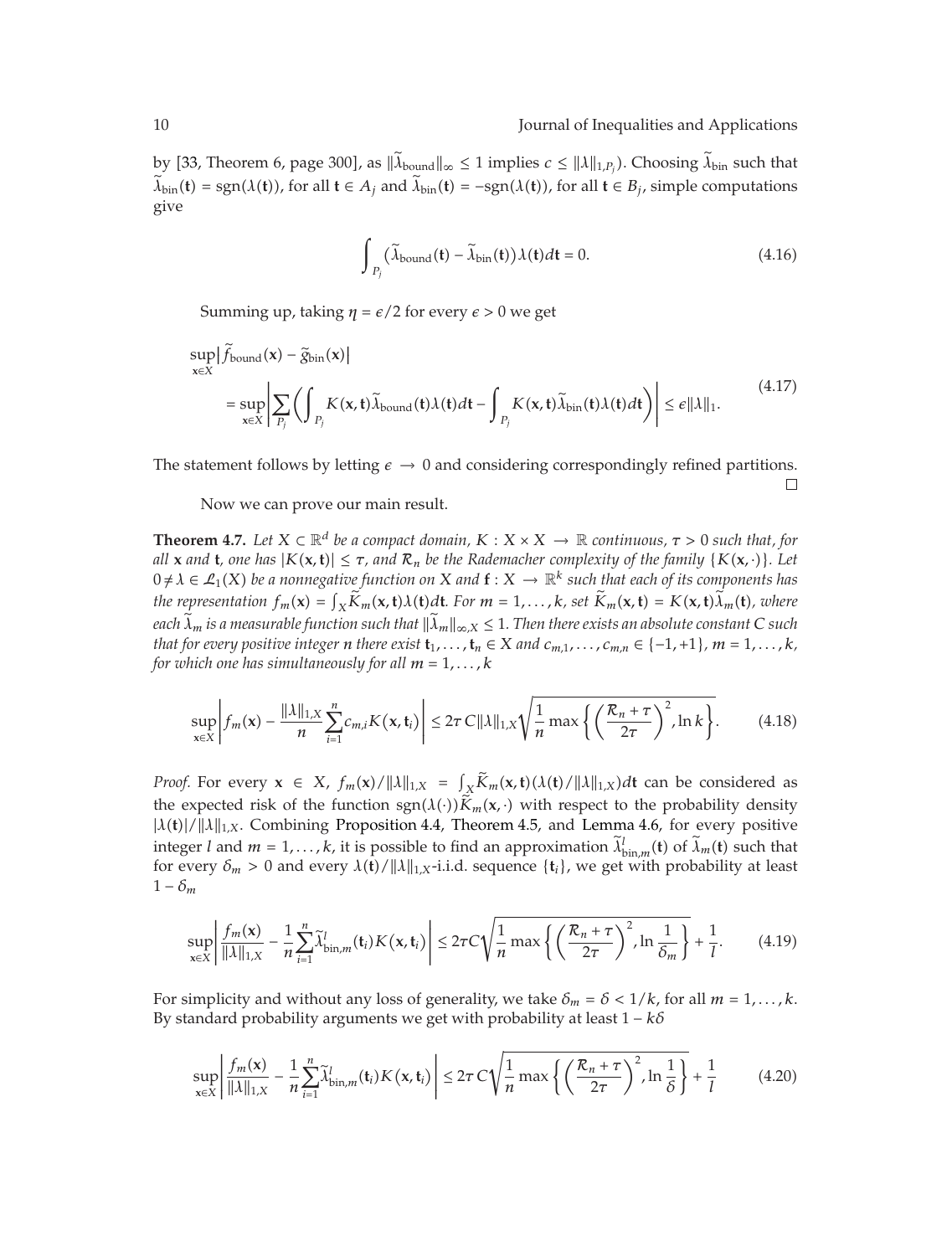simultaneously for all components of **f**. Then, there exists a choice  $\mathbf{t}_{i}^{l,\delta}$  of  $\mathbf{t}_{i}$ ,  $i = 1, \ldots, n$ , for which the above-written upper bound holds.

As *X* is compact, by letting  $l \to \infty$  and  $\delta \to 1/k$  it is possible to extract a subsequence denoted—with a little abuse—by  $\{t_i^{l,\delta}\}$ , such that, for each  $i = 1, ..., n$ ,  $t_i^{l,\delta} \to t_i^* \in X$ . Similarly, since for every *l* one has a finite number of binary parameters  $c_{m,i}^{l,\delta} = \tilde{\lambda}_{\text{bin},m}^{l}(\mathbf{t}_{i}^{l,\delta})$ , one can also extract a subsequence denoted—with a little abuse—by  $\{c_{m,i}^{l,\delta}\}$ , such that, for every  $i = 1, ..., n$ and  $m = 1, ..., k$ ,  $c_{m,i}^{l,\delta} \rightarrow c_{m,i}^* \in \{-1, +1\}$  as  $l \rightarrow \infty$  and  $\delta \rightarrow 1/k$ . Then

$$
\sup_{x \in X} \left| f_m(x) - \frac{\|\lambda\|_{1,X}}{n} \sum_{i=1}^n c_{m,i}^* K(x, t_i^*) \right| \leq \sup_{x \in X} \left| f_m(x) - \frac{\|\lambda\|_{1,X}}{n} \sum_{i=1}^n c_{m,i}^{l,\delta} K(x, t_i^{l,\delta}) \right| + \sup_{x \in X} \left| \frac{\|\lambda\|_{1,X}}{n} \sum_{i=1}^n \left[ c_{m,i}^{l,\delta} K(x, t_i^{l,\delta}) - c_{m,i}^* K(x, t_i^*) \right] \right|.
$$
\n(4.21)

As  $K(x, t)$  is uniformly continuous on  $X \times X$ , in the limit we get

$$
\sup_{\mathbf{x}\in\mathcal{X}}\left|f_m(\mathbf{x})-\frac{\|\lambda\|_{1,X}}{n}\sum_{i=1}^n c_{m,i}^*K(\mathbf{x},\mathbf{t}_i^*)\right|\leq 2\tau C \|\lambda\|_{1,X}\sqrt{\frac{1}{n}\max\left\{\left(\frac{\mathcal{R}_n+\tau}{2\tau}\right)^2,\ln k\right\}}.\tag{4.22}
$$

*Remark 4.8.* Note that Theorem 4.7 does not require knowledge of the Rademacher complexities of the families  $\{\tilde{K}_m(\mathbf{x},\cdot)\}\)$ , which might not be related in a simple way to that of  $\{K(\mathbf{x},\cdot)\}\$  (differently from Proposition 4.4, where a very special structure of  $\tilde{\lambda}_m(\mathbf{t})$  has been used).

*Remark 4.9.* If  $((R_n + \tau)/2\tau)^2 \ge \ln k$  (in particular, this holds for the scalar case  $k = 1$ ), one simply gets

$$
\sup_{\mathbf{x}\in X}\left|f_m(\mathbf{x})-\frac{\|\lambda\|_{1,X}}{n}\sum_{i=1}^n c_{m,i}K(\mathbf{x},\mathbf{t}_i)\right|\leq C\|\lambda\|_{1,X}(\mathcal{R}_n+\tau)\sqrt{\frac{1}{n}},
$$

which has the same form of the bound given in Theorem 4.1 but holds simultaneously for all the components of **f**.

**Corollary 4.10.** *Let*  $X \subset \mathbb{R}^d$  *be a compact domain,*  $K : X \times X \to \mathbb{R}$  *continuous,*  $\tau > 0$  *such that, for all* **x** and **t**, one has  $|K(\mathbf{x}, \mathbf{t})| \leq \tau$ , and let  $\mathcal{R}_n$  be the Rademacher complexity of the family  $\{K(\mathbf{x}, \cdot)\}\$ . Let  $0 \neq \lambda \in \mathcal{L}_1(X)$  be a nonnegative function on X and  $f: X \to \mathbb{R}^k$  such that every component has the representation  $f_m(\mathbf{x}) = \int_X \tilde{K}_m(\mathbf{x}, t) \lambda(t) dt$ . For  $m = 1, ..., k$ , set  $\tilde{K}_m(\mathbf{x}, t) = K(\mathbf{x}, t) \lambda_m(t)$ , where each  $\tilde{\lambda}$  $\widetilde{\lambda}_m$  *is a measurable function such that*  $\|\widetilde{\lambda}_m\|_{\infty,X} \leq 1$ . Then for each  $\epsilon > 0$  *it is possible to approximate in the supremum norm on <sup>X</sup> each component fm of* **<sup>f</sup>** *with an error at most by using approximations of the form*

$$
\widehat{f}_m(\mathbf{x}) = \frac{\|\lambda\|_{1,X}}{\widetilde{n}} \sum_{i=1}^{\widetilde{n}} c_{m,i} K(\mathbf{x}, \mathbf{t}_i),
$$
\n(4.23)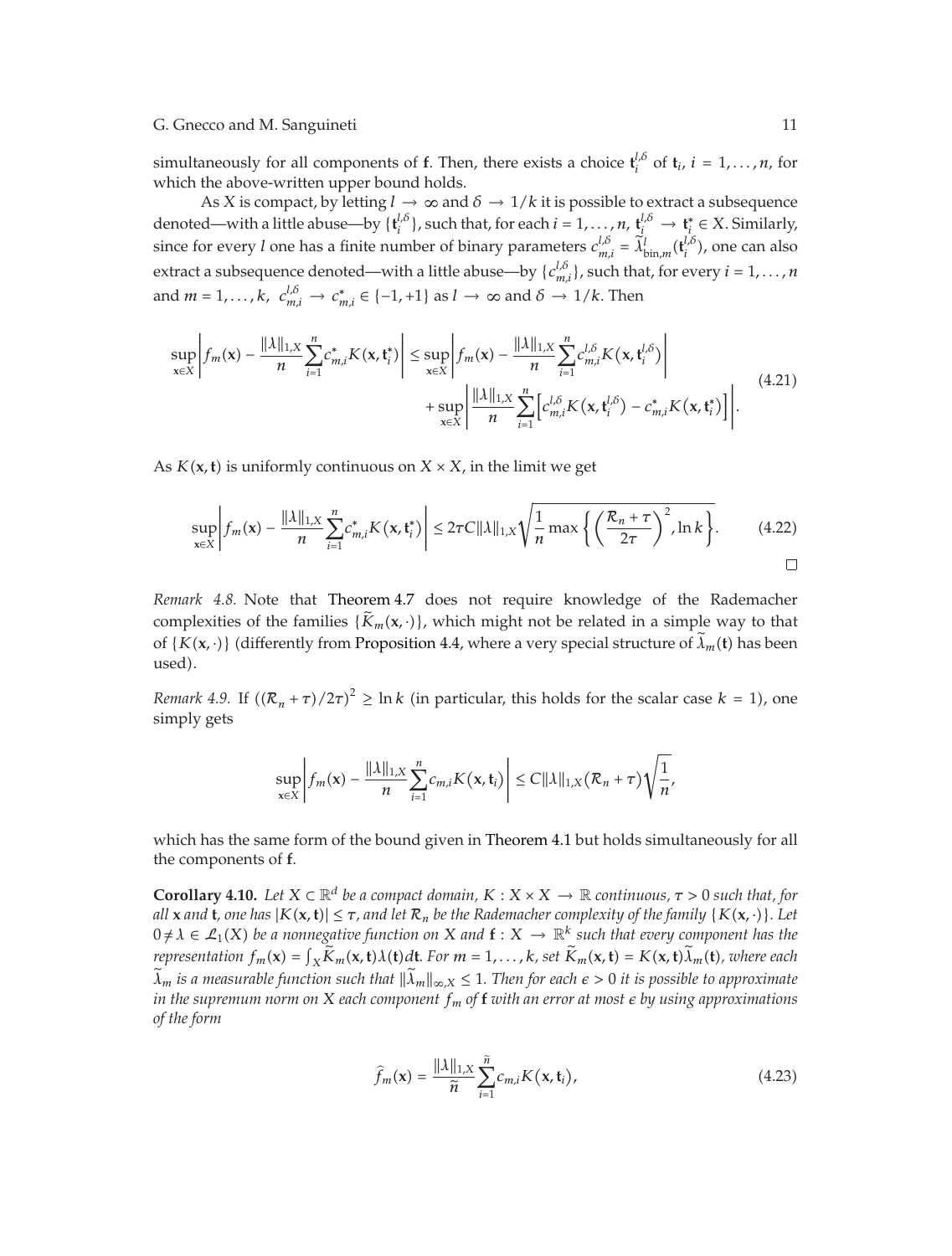*where* *and* $c_{m,i} ∈ \{-1, +1\}$ *, for* $i = 1, \ldots, \tilde{n}$ *and* $m = 1, \ldots, k$ *, provided that* 

$$
\widetilde{n} \ge \frac{C^2 ||\lambda||_{1,X}^2}{\epsilon^2} \max \left\{ \left( R_n + \tau \right)^2, \, 4\tau^2 \ln k \right\},\tag{4.24}
$$

*where C is an absolute constant.*

*Proof.* It follows immediately by applying Theorem 4.7, by choosing *n* such that the approximation error for each of the  $k$  components of  $f$  is upper bounded by  $\varepsilon$ .  $\Box$ 

# **5. Comparison between the scalar and the vector approximation schemes**

To approximate in the supremum norm on *X* all the *k* components of a function  $f: X \subset \mathbb{R}^d \to$  $\mathbb{R}^k$  with an error at most  $\epsilon > 0$ , the vector approximation scheme (4.23) requires

- $(i)$   $\tilde{n}$ *k* binary parameters,
- (ii)  $\tilde{n}d$  real parameters,

where  $\widetilde{n} \geq (C^2 ||\lambda||_{1,X}^2/\epsilon^2) \max\{(R_n + \tau)^2, 4\tau^2 \ln k\}$ .<br>To the same and the scalar approximation

To the same end, the scalar approximation scheme (4.2) requires

- $(i)$   $\tilde{n}$  binary parameters,
- (ii)  $\tilde{n}$  *d* real parameters,

where  $\overline{n} = \sum_{m=1}^{k} n_m$  and  $n_m \ge C^2 (R_{n_m} + \tau)^2 ||\lambda_m||_{1,X}^2 / \epsilon^2$ .

In contrast to  $(4.2)$ , in  $(4.23)$  the real parameters  $t_i$  are the same for all the components. In the following, we compare the lower bounds on the numbers of real parameters given by 4.2 and 4.23. To this end, we focus on a case in which the dependence of the Rademacher complexity  $\mathcal{R}_n$  on *n* can be estimated from above.

Recall that a *reproducing kernel Hilbert space (RKHS)* is a Hilbert space  $\mathcal A$  formed by functions defined on a nonempty set *X* such that for every  $x \in X$  the evaluation functional  $\mathcal{F}_x$ , defined for any *f* ∈  $\mathcal{A}$  as  $\mathcal{F}_x(f) = f(x)$ , is bounded [16, 19]. RKHSs can be characterized in torms of *kernels*, which for *X* ∈  $\mathbb{R}^d$  are *summetric nositive-semidefinite* functions *K* · *X* × terms of *kernels*, which for  $X \subseteq \mathbb{R}^d$  are *symmetric positive-semidefinite* functions  $K : X \times X \to \mathbb{R}$ , that is, symmetric functions such that for all positive integers *m*, all  $(w_1, \ldots, w_m) \in \mathbb{R}^m$ , and all  $(\mathbf{x}_1, \dots, \mathbf{x}_m) \in X^m$  satisfy the condition  $\sum_{i,j=1}^m w_i w_j K(\mathbf{x}_i, \mathbf{x}_j) \geq 0$ . A kernel is called *positive-*<br>*definite* if the provious inoquality is strict for all  $(w_1, \dots, w_n) \neq (0, \dots, 0)$ . If the kernel K is *definite* if the previous inequality is strict for all  $(w_1, \ldots, w_m) \neq (0, \ldots, 0)$ . If the kernel *K* is also continuous, then it is called a *Mercer kernel*. For every kernel  $K : X \times X \to \mathbb{R}$  and  $x \in X$ , we define the function  $K_{\mathbf{x}} : X \to \mathbb{R}$  as

$$
K_{\mathbf{x}}(\cdot) \triangleq K(\mathbf{x}, \cdot). \tag{5.1}
$$

If there exists a function  $\kappa : \mathbb{R}^d \to \mathbb{R}$  such that the kernel *K* can be written as  $K_x(\mathbf{t}) = \kappa(\mathbf{x} - \mathbf{t})$ , then *K* is called a *convolution kernel* or a *translation-invariant kernel*. By the Riesz representation theorem [36, page 200], for every  $x \in X$  there exists a unique element  $K_x \in \mathcal{A}$ , called the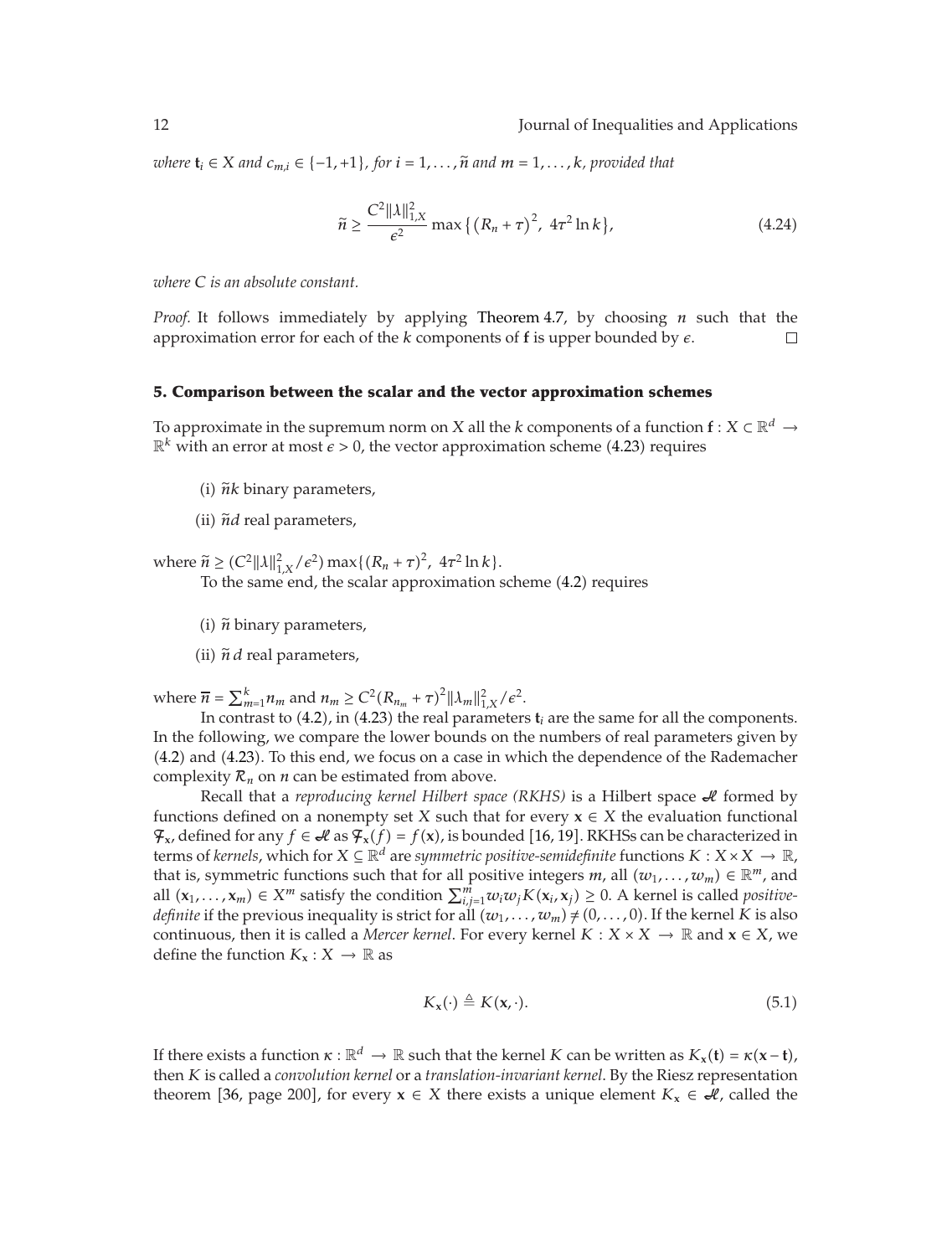*representer* of **x**, such that  $\mathcal{F}_x(f) = \langle f, K_x \rangle$ , for all  $f \in \mathcal{H}$  (this property is called the *reproducing property*). It is easy to check that the function  $K : X \times X$  defined for all  $x, y \in X$  as  $K(x, y) =$  $\langle x, y \rangle$ , where  $\langle \cdot, \cdot \rangle$  denotes the ordinary scalar product in  $\mathbb{R}^d$  restricted to *X*, is a kernel. On the other hand, every kernel  $K : X \times X \to \mathbb{R}$  generates an RKHS  $\mathcal{M}_K(X)$  that is the completion of the linear span of the set { $K_x$  :  $x \in X$ }, with the inner product defined as  $\langle K_x, K_y \rangle_K = K(x, y)$ ; we denote by  $\lVert \cdot \rVert_K$  the induced norm (see, e.g., [16] and [19, page 81]).

For a compact domain  $X \subset \mathbb{R}^d$ , a positive-definite, continuous kernel  $K : X \times X \to \mathbb{R}$ , and a probability measure  $\mu$  on *X*, we define the integral operator  $T_K : \mathcal{L}_2(\mu) \to \mathcal{L}_2(\mu)$  as

$$
(T_K f)(\mathbf{x}) = \int_X K(\mathbf{x}, \mathbf{t}) f(\mathbf{t}) d\mu(\mathbf{t}).
$$
\n(5.2)

The following proposition gives an upper bound on the Rademacher complexity of the family  $G_K = \{K(\mathbf{x}, \cdot)\}\$ associate with the kernel *K* defining  $T_K$ . By  $Tr(T_K)$ , we denote the *trace* of  $T_K$ , that is, the sum of its eigenvalues.

**Proposition 5.1.** *Let*  $X \subset \mathbb{R}^d$  *be a compact domain,*  $K : X \times X \to \mathbb{R}$  *a positive-definite Mercer kernel,*  $\mu$  *a probability measure on X, and*  $T_K$  :  $\mathcal{L}_2(\mu) \to \mathcal{L}_2(\mu)$  the integral operator defined by (5.2). Let  $\mathcal{H}_K(X)$  be the RKHS associate with the kernel  $K$ *,*  $G_K = \{K(\mathbf{x}, \cdot)\}\$ , and  $s_K \triangleq \sup_{\mathbf{x} \in X} ||K(\mathbf{x}, \cdot)||_K =$ <br>  $\max_{\mathbf{x} \in X} \left| \frac{K(\mathbf{x}, \mathbf{x})}{\mathbf{x}^H(\mathbf{x}, \cdot)} \right|_K$  is the largest circumplied  $\left| \frac{K}{\mathbf{x}} \right|_K \geq \text{stirling$  $\max_{\mathbf{x} \in X} \sqrt{K(\mathbf{x}, \mathbf{x})}$ . If the largest eigenvalue  $l_1(T_K)$  of  $T_K$  satisfies  $l_1(T_K) \geq 1/n$ , then

$$
\mathcal{R}_n(G_K)\leq s_K\sqrt{\text{Tr}(T_K)}.
$$

*Proof.* Let  $B_K$  be the unit ball of  $\mathcal{A}_K(X)$  centered at 0. By the definition of  $s_K$ ,  $G_K \subseteq s_K B_K$ . Then, the statement follows by  $[20$ , Theorem 15, parts 1 and 3] and  $[20$ , Theorem 16].  $\Box$ 

Let us assume that the required approximation error  $\epsilon > 0$  is sufficiently small, so that the assumption  $l_1(T_K) \geq 1/n$  of Proposition 5.1 is satisfied with *n* equal to each  $n_m$  in Corollary 4.3 and to  $\tilde{n}$  in Corollary 4.10. Then, taking for simplicity of comparison  $\|\lambda_m\|_{1,X}$  =  $\|\lambda\|_{1,X}$  (which holds, e.g., when the functions  $\lambda_m$  take values in { $\pm 1$ }) and using the upper bound on the Rademacher complexity given in Proposition 5.1, the lower bounds on  $\overline{n}$  and  $\widetilde{n}$ given by Corollary 4.3 and Corollary 4.10 become, respectively,

(i) 
$$
\bar{n} \ge kC^2(s_K\sqrt{\text{Tr}(T_K)} + \tau)^2 ||\lambda||_{1,X}^2 / \epsilon^2;
$$
  
\n(ii)  $\tilde{n} \ge (C^2 ||\lambda||_{1,X}^2 / \epsilon^2) \max\{(s_K\sqrt{\text{Tr}(T_K)} + \tau)^2 / 4\tau^2 \ln k\}.$ 

Inspection of the respective proofs shows that all the absolute positive constants *C* above are equal. Thus, for a Mercer kernel satisfying the assumptions of Proposition 5.1, the lower bound obtained by applying Corollary 4.10 and Proposition 5.1 is an improvement over the one obtained by applying Corollary 4.3 and Proposition 5.1, at least for a large number *k* of components.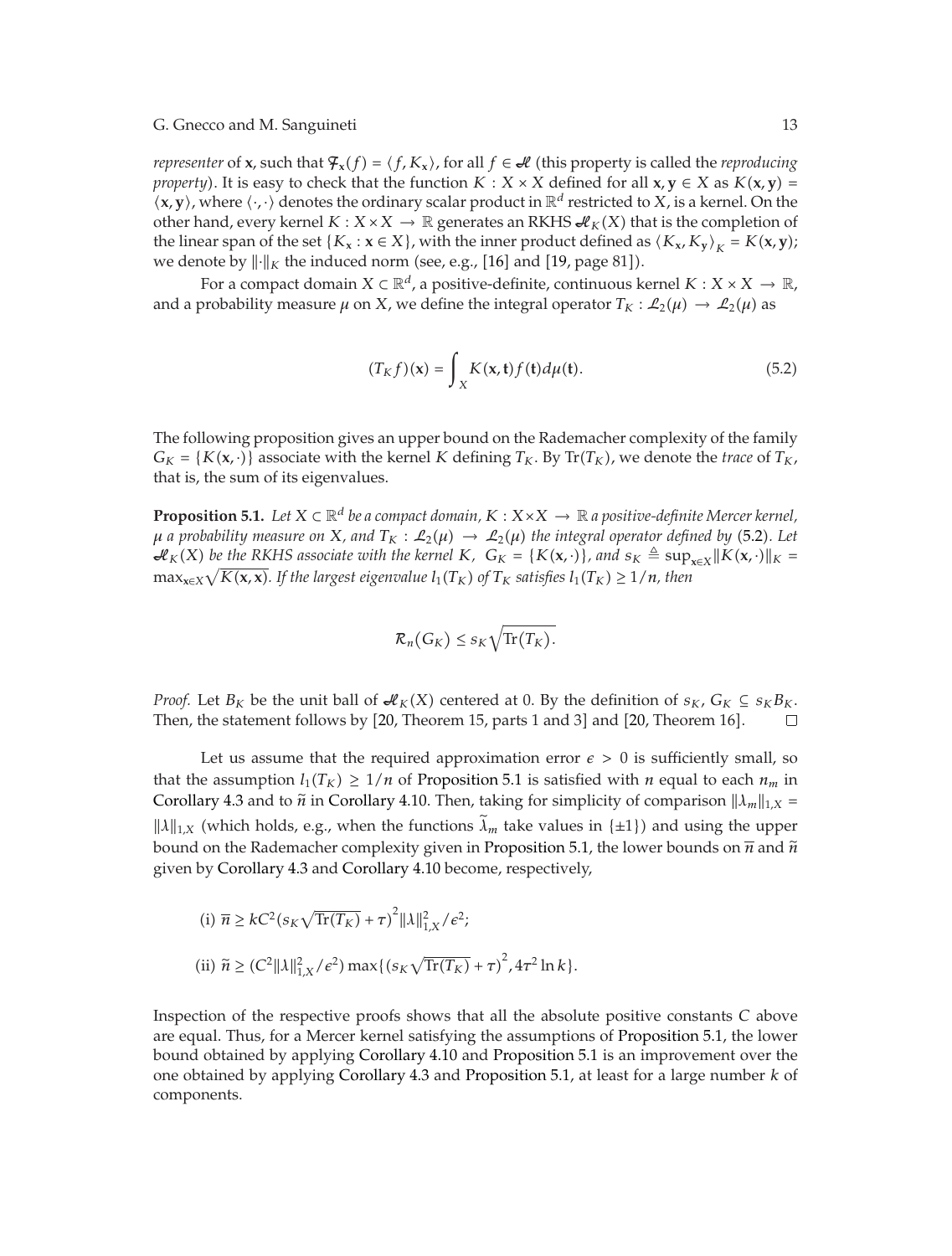## **6. Application to** *N***-stage optimization problems**

Let us consider the solution, by the well-known dynamic programming (DP) algorithm [14], of the following *finite-horizon, discrete-time dynamic optimization problem,* modeled as in [37]: given  $\mathbf{x}_0 \in X$ , find  $\mathbf{x}_1, \ldots, \mathbf{x}_N \in X$  such that

$$
J^{o}(\mathbf{x}_{0}) = \sup \left\{ \sum_{t=0}^{N-1} \beta^{t} h(\mathbf{x}_{t}, \mathbf{x}_{t+1}) + \beta^{N} h_{N}(\mathbf{x}_{N}) \right\},
$$
  
where  $(\mathbf{x}_{t}, \mathbf{x}_{t+1}) \in D, \quad t = 0, 1, ..., N-1.$  (6.1)

The vector  $x_t \in X \subseteq \mathbb{R}^d$  represents the state of a dynamical system, *X* is the set to which the state vector belongs *(state space)*,  $D \subseteq X \times X$  is the graph of a *correspondence* that models the transition from one stage to the following one,  $h : D \to \mathbb{R}$  is a *transition reward*,  $h_N : X \to$ R is the *final reward* associate with the final stage,  $0 < \beta \le 1$  is a *discount factor*, and  $J^o$  is the so-called *value function*. Using an economic terminology,  $\beta^t h(\mathbf{x}_t, \mathbf{x}_{t+1})$  and  $\beta^N h_N(\mathbf{x}_N)$  are actualized values of transition and final rewards, respectively. For simplicity of potations and actualized values of transition and final rewards, respectively. For simplicity of notations and without loss of generality, we assume that *X*, *h*, and *D* do not depend on the time *t*.

Dynamic programming considers the following *N* subproblems:

$$
J_N^o(\mathbf{x}_N) = h_N(\mathbf{x}_N); \tag{6.2}
$$

given  $x_i \in X$ , find  $x_{i+1}, \ldots, x_N \in X$  such that

$$
J_i^o(\mathbf{x}_i) = \sup \left\{ \sum_{t=i}^{N-1} \beta^{t-i} h(\mathbf{x}_t, \mathbf{x}_{t+1}) + \beta^{N-i} h_N(\mathbf{x}_N) \right\}, \quad i = N-1, ..., 0,
$$
  
where  $(\mathbf{x}_t, \mathbf{x}_{t+1}) \in D, \quad t = i, ..., N-1.$  (6.3)

Under suitable conditions on the problem formulation [38], Theorem 4.1 can be exploited to find sparse approximations for both the *i*th stage value functions  $J_i^o: X \to \mathbb{R}$ and each component of the optimal *i*th stage policy functions  $\mathbf{g}_i^o : X \to X$ ,  $i = N - 1, ..., 0$ .<br>For the latter since each component is dealt with separately in general one expects that the For the latter, since each component is dealt with separately, in general one expects that the parameters  $\mathbf{t}_1, \ldots, \mathbf{t}_n \in X$  and  $c_1, \ldots, c_n \in \{-1, +1\}$  for which the bound given in Theorem 4.1 holds will be different from one component to the other. In order to reduce the number of parameters needed to obtain a desired accuracy of approximation of the optimal policy functions, it is useful to have at one's disposal an approximation error bound for which some of the parameters are common to the approximators of *all the components* of each optimal policy function. If similarities (correlations) among the components of each optimal policy function to be approximated exist and can be modeled as in Theorem 4.7, the latter gives such an upper bound. In dynamic optimization problems, these similarities can arise in several ways (although their analysis is problem-dependent).

For example, applying the dynamic programming algorithm at stage *N* − 1, for each  $$ 

$$
\mathbf{x}_N^o = \mathbf{g}_{N-1}^o(\mathbf{x}_{N-1}) = \underset{\mathbf{x}_N \in X}{\arg \max} \big[ h(\mathbf{x}_{N-1}, \mathbf{x}_N) + \beta h_N(\mathbf{x}_N) \big]. \tag{6.4}
$$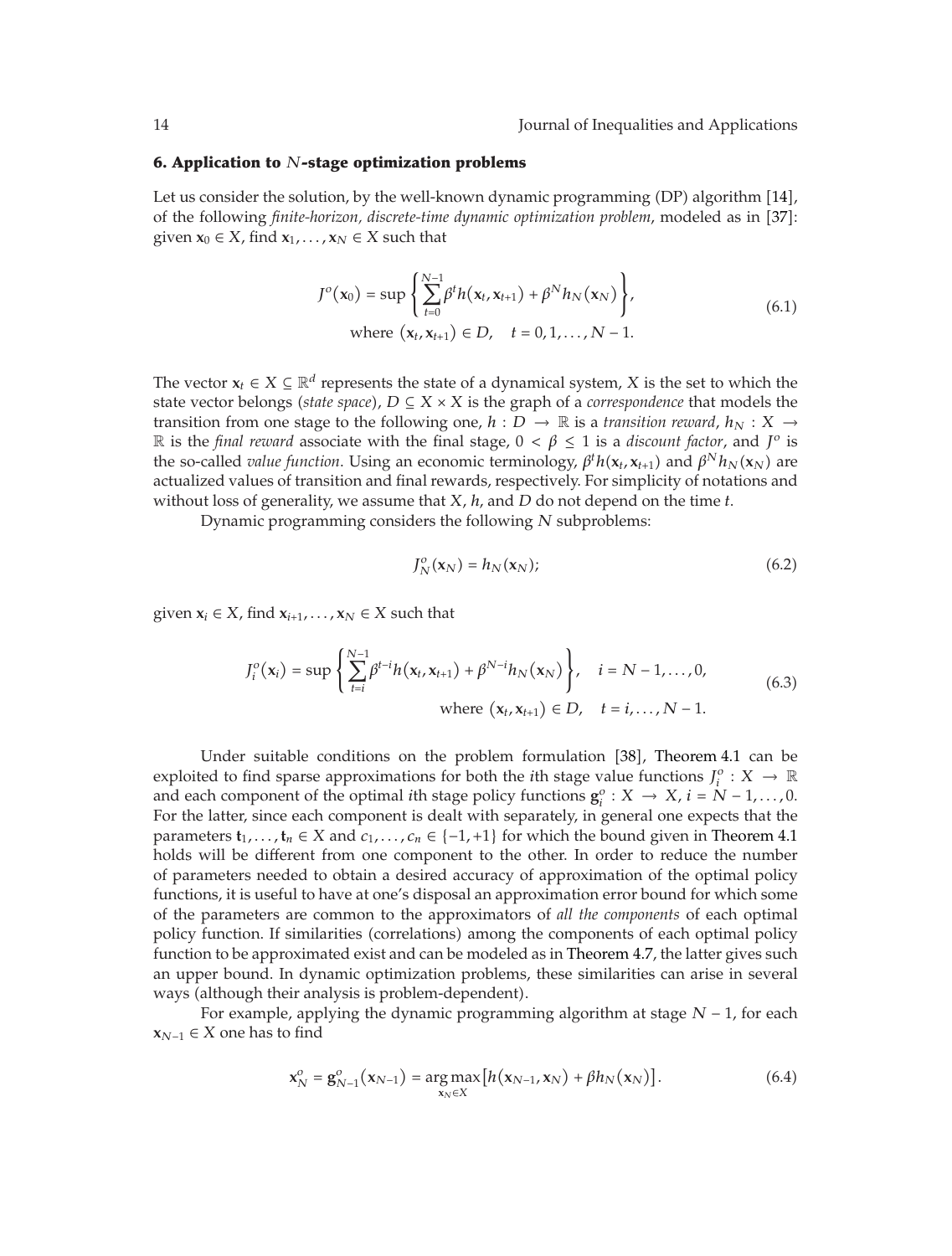Similarities among the components of  $\mathbf{g}_{N-1}^o$  may be present, depending on the properties of  $h_{N-1}$  and  $h_N$ , which are given in the problem formulation.

Another case in which there can be similarities among the components of the optimal policy function may occur in the case of *infinite-horizon*, *discrete-time dynamic optimization problems* modeled as follows: given  $x_0 \in X$  and  $0 < \beta < 1$ , find  $x_1, x_2, \ldots, \in X$  such that

$$
J^{o}(\mathbf{x}_{0}) = \sup \left\{ \sum_{t=0}^{\infty} \beta^{t} h(\mathbf{x}_{t}, \mathbf{x}_{t+1}) \right\},
$$
  
where  $(\mathbf{x}_{t}, \mathbf{x}_{t+1}) \in D, \quad t = 0, 1, ...$  (6.5)

It is known that under suitable hypotheses an optimal policy has one or more stationary points, that is, there exists  $\mathbf{x}_0 \in X$  such that  $\mathbf{g}^o(\mathbf{x}_0) = \mathbf{x}_0$ . In such a case, if  $\mathbf{g}^o$  is Lipschitz continuous (which holds under some conditions; see [37]) and its Lipschitz constant is "sufficiently small," then one has  $\mathbf{g}^{\circ}(\mathbf{x}) \cong \mathbf{x}$  on a "sufficiently large" neighborhood of  $\mathbf{x}_0$ .

# **Acknowledgment**

The authors were partially supported by a PRIN grant from the Italian Ministry for University and Research, project "Models and Algorithms for Robust Network Optimization."

#### **References**

- [1] V. Kůrková and M. Sanguineti, "Comparison of worst case errors in linear and neural network approximation," *IEEE Transactions on Information Theory*, vol. 48, no. 1, pp. 264–275, 2002.
- [2] A. R. Barron, "Neural net approximation," in *Proceedings of the 7th Yale Workshop on Adaptive and Learning Systems*, K. Narendra, Ed., pp. 69–72, Yale University Press, New Haven, Conn, USA, May 1992.
- -3 A. R. Barron, "Universal approximation bounds for superpositions of a sigmoidal function," *IEEE Transactions on Information Theory*, vol. 39, no. 3, pp. 930–945, 1993.
- -4 F. Girosi, "Approximation error bounds that use VC-bounds," in *Proceedings of the International Conference on Artificial Neural Networks (ICANN '95)*, pp. 295–302, Paris, France, October 1995.
- [5] Y. Makovoz, "Uniform approximation by neural networks," *Journal of Approximation Theory*, vol. 95, no. 2, pp. 215–228, 1998.
- [6] V. E. Maiorov, "On best approximation by ridge functions," *Journal of Approximation Theory*, vol. 99, no. 1, pp. 68–94, 1999.
- -7 A. Pinkus, "Approximation theory of the MLP model in neural networks," *Acta Numerica*, vol. 8, no. 1, pp. 143–195, 1999.
- [8] M. A. Kon, L. A. Raphael, and D. A. Williams, "Extending Girosi's approximation estimates for functions in Sobolev spaces via statistical learning theory," *Journal of Analysis and Applications*, vol. 3, no. 2, pp. 67–90, 2005.
- [9] M. A. Kon and L. A. Raphael, "Approximating functions in reproducing kernel Hilbert spaces via statistical learning theory," in *Wavelets and Splines: Athens 2005*, G. Chen and M.-J. Lai, Eds., Modern Methods in Mathematics, pp. 271–286, Nashboro Press, Brentwood, Tenn, USA, 2006.
- [10] G. Gnecco and M. Sanguineti, "Approximation error bounds via Rademacher's complexity," Applied *Mathematical Sciences*, vol. 2, no. 1–4, pp. 153–176, 2008.
- [11] V. Kůrková and M. Sanguineti, "Geometric upper bounds on rates of variable-basis approximation," *IEEE Transactions on Information Theory*, vol. 54, no. 12, pp. 5681–5688, 2008.
- [12] V. Kůrková and M. Sanguineti, "Learning with generalization capability by kernel methods of bounded complexity," *Journal of Complexity*, vol. 21, no. 3, pp. 350–367, 2005.
- [13] V. Kůrková and M. Sanguineti, "Approximate minimization of the regularized expected error over kernel models," *Mathematics of Operations Research*, vol. 33, no. 3, pp. 747–756, 2008.
- [14] R. Bellman, *Dynamic Programming*, Princeton University Press, Princeton, NJ, USA, 1957.